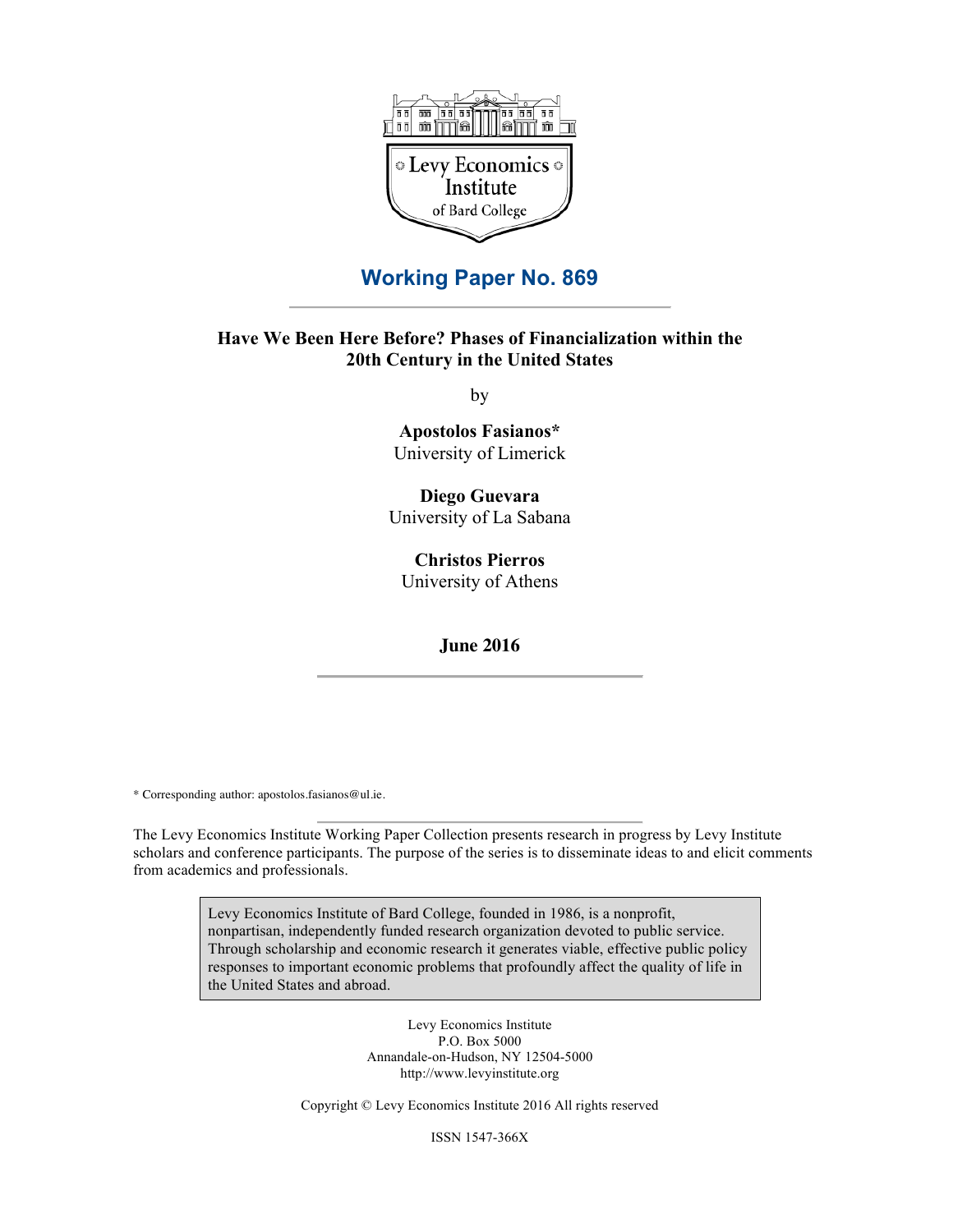### **ABSTRACT**

This paper explores from a historical perspective the process of financialization over the course of the 20th century. We identify four phases of financialization: the first, from the 1900s to 1933 (early financialization); the second, from 1933 to 1940 (transitory phase); the third, between 1945 and 1973 (definancialization); and the fourth period begins in the early 1970s and leads to the Great Recession (complex financialization). Our findings indicate that the main features of the current phase of financialization were already in place in the first period. We closely examine institutions within these distinct financial regimes and focus on the relative size of the financial sector, the respective regulation regime of each period, and the intensity of the shareholder value orientation, as well as the level of financial innovations implemented. Although financialization is a recent term, the process is far from novel. We conclude that its effects can be studied better with reference to economic history.

**Keywords:** Financialization; Monetary Regimes; Speculation

**JEL Classifications:** E42, Ε44, Β52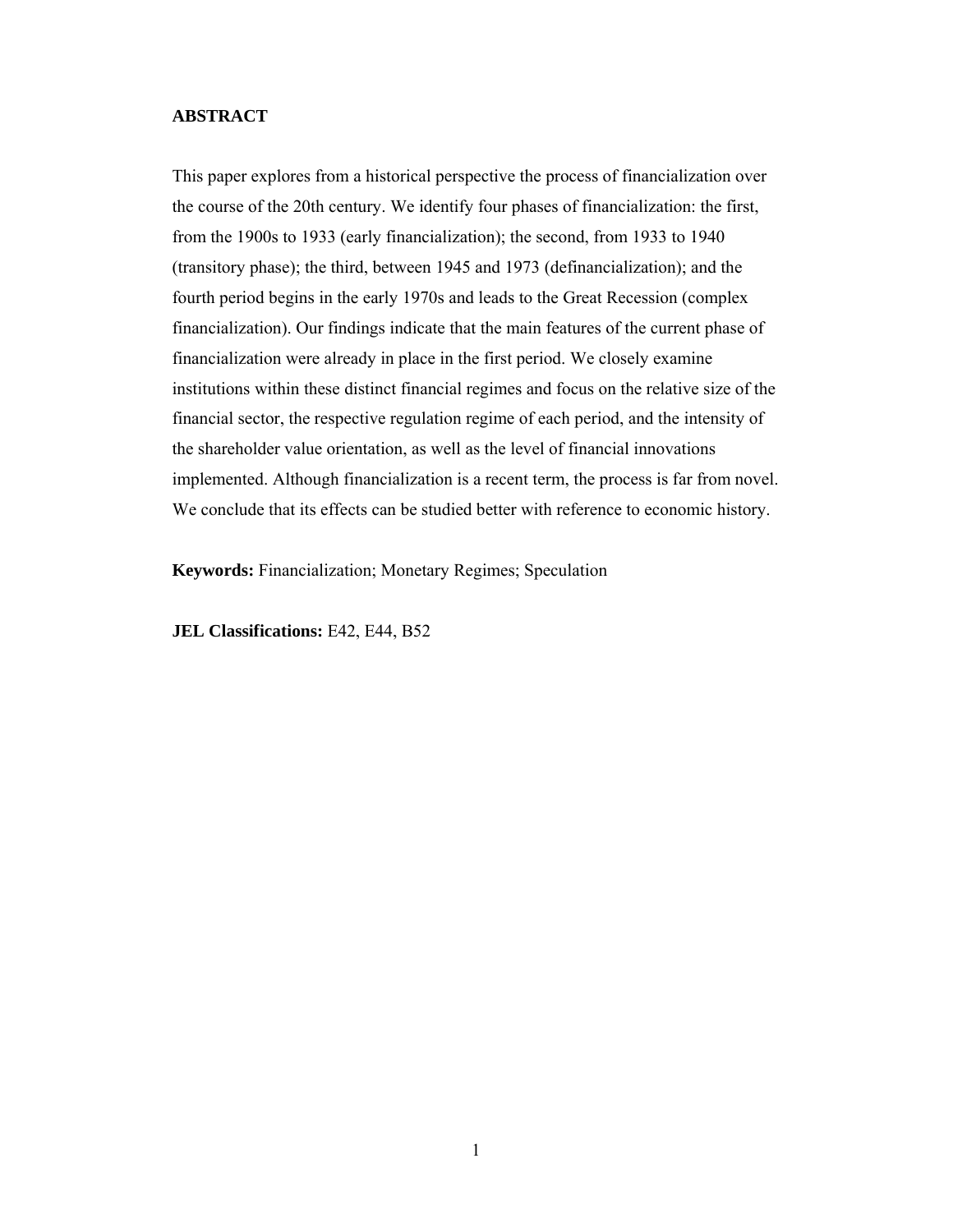### **1. INTRODUCTION**

When did financialization start? While there is much literature on the increasing dominance of finance in the United States after 1970, little work to date has attempted to investigate whether financialization was taking place earlier. Whereas few authors consider financialization as an evolutionary process that can be traced back to precapitalist societies, most analysts emphasize the neoliberal period beginning in the 1980s.

Financialization, as Sawyer (2013–14) appropriately describes it, is a process that widely varies in form and intensity across time and space. Accordingly, by utilizing empirical and qualitative analytical tools coming from different schools of thought, we identify distinct phases of financialization during the 20th century in the US. In particular, we examine the resemblance of financialization's characteristics in the early 20th century with those of the contemporary period, questioning whether the current phase of financialization is a vaguely different repetition of its older counterpart, as observed, for example, in the early 1900s.

To carry out our task, we divide the sample period into four distinct regimes, marked by structural breaks in the institutional setting of the economy, which affected the functioning of the financial sector. The first period of early financialization lasts from the beginning of the 20th century up until 1933, as the New Deal agreement brought significant changes in financial regulation and policy orientation. The second period (1933–1940) reflects the transitory phase of the economy that leads to the third period, the "Golden Age of Capitalist Development" (1945–1973). The crisis of 1973 heralded the end of the Golden Age. Lastly, we apply Dumenil and Levy's (2011) definition of neoliberalism as "financialized capitalism" to link the fourth period of complex financialization with 1974–2010.

We contribute to the relevant literature by exploring financialization from a historical perspective and pointing out different varieties of financialization throughout the 20th century in the US. While most studies focus on a few criteria to establish evidence of financialization, we employ a plethora of empirical and qualitative indicators that allow us to formulate a synthetic argument for the pace and the form of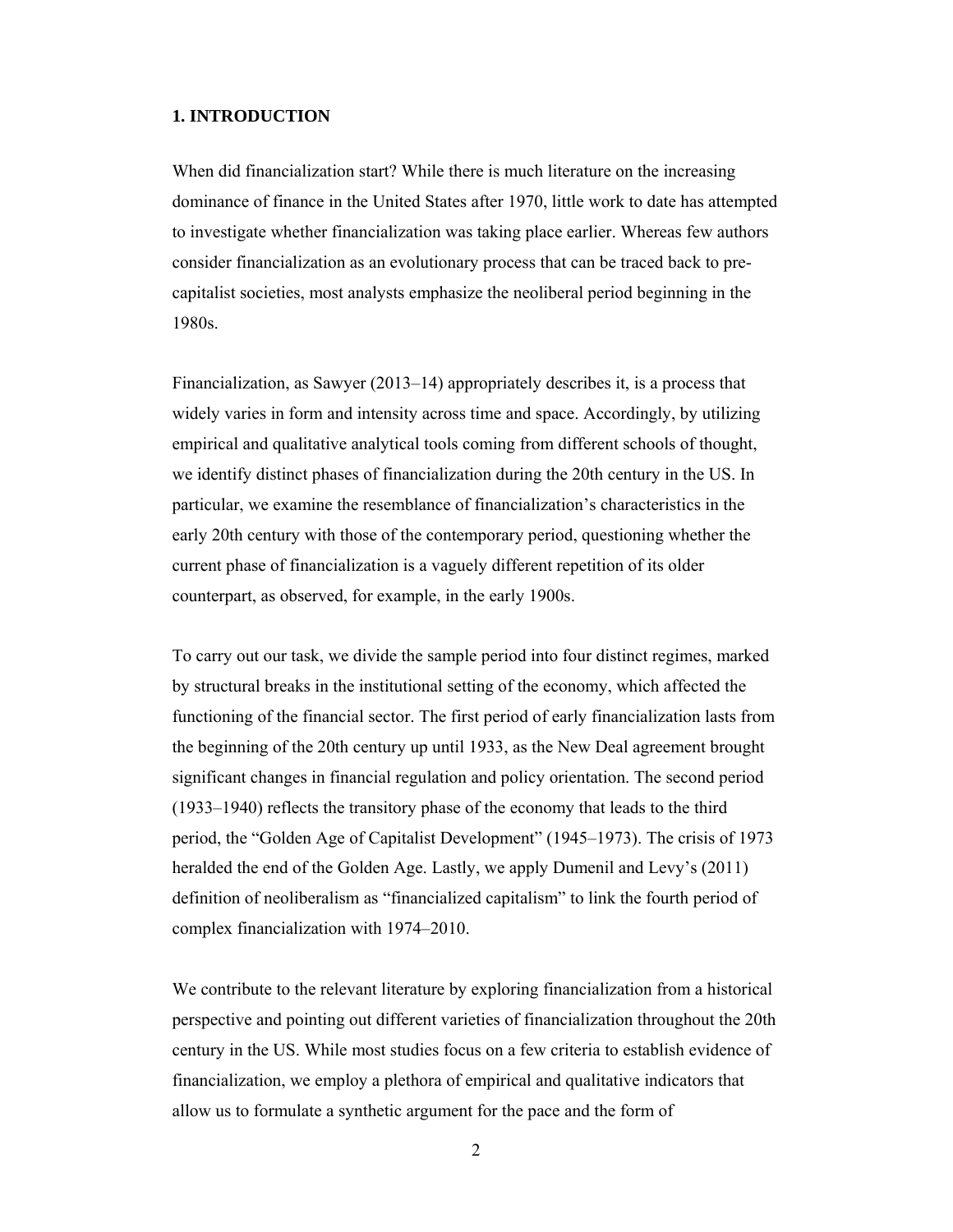financialization in each distinct regime. We argue that financialization, characterized by an increased role of the financial sector along with higher complexity across financial objectives and institutions, is merely the current phase of a historical process that has been unfolding since the dawn of the 20th century. In our view, the early 1930s period presents a significant resemblance to the current phase of financialization.

Financialization is associated with financial booms and busts and has a negative impact on the real production of the economy, as it results in unemployment and highlights income inequalities. History shows that the degree of financialization is a policy variable. For instance, in the postwar period, policymakers implemented a range of policy instruments (such as full employment policies of a Keynesian flavor) and enforced a strong regulatory environment in order to restrict the uncontrolled explosion of finance. The implications of our findings could point towards policies that could reverse the destabilizing effects financialization has on society.

The paper is organized as follows: section 2 discusses theoretical contributions with respect to financialization; section 3 looks at the data relating to the financialization process, focusing on the importance of the financial sector; and section 4 provides an analysis of the course of financialization throughout the 20th century, paying close attention to the interaction between financial innovations and the regulatory environment, as well as to the degree of shareholder value orientation in the economy. We also scrutinize the commitment of fiscal and monetary policies to full employment and low inflation targeting. In the penultimate section we examine whether the economic system is prone to financial collapse and summarize our findings, which formulate and support our argument, while the last section concludes.

#### **2. VARIETIES OF FINANCIALIZATION**

Financialization is a broad concept with multiple dimensions interacting in the economic, social, and institutional domain. The most common definition for financialization is the one provided by Epstein (2005: 1), who refers to the process as "the increasing importance of financial markets, financial motives, financial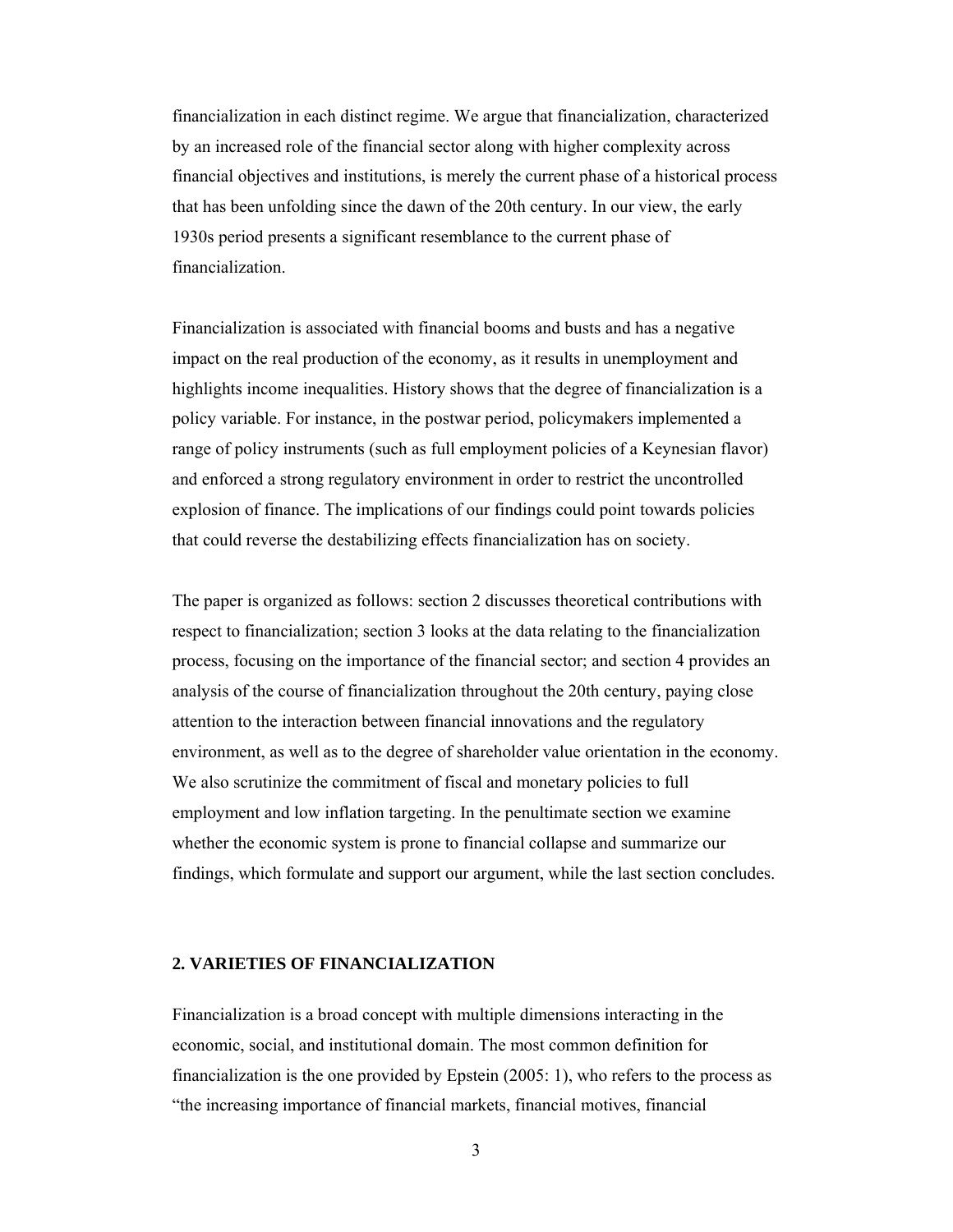institutions, and financial elites in the operation of the economy and its governing institutions, both at the national and international level." In a similar vein, Vercelli (2013–14: 5) defines financialization as "the process of evolution which has progressively increased the crucial role of money in the economy and society shaping the forms of exchange, circulation, distribution, and accumulation of exchange value."

Although both definitions are rather broad, they capture the complex nature of financialization and its links to the underlying institutional structures. However, the absence of a single criterion that would integrate every dimension of financialization renders the establishment of relevant evidence a rather challenging task for empirical researchers.

The broadness and the importance of financialization led several authors to an investigation of a rather wide scope regarding the origins of the phenomenon, and triggered a debate on whether financialization dates centuries back or if it constitutes a unique phase of the current phase of capitalism. Following Sawyer (2013–14), we identify two large strands of literature on financialization. The first examines the evolution and the size of the financial sector and has its origins in both mainstream and heterodox schools of thought. For instance, Vercelli (2013–14) associates financialization with the penetration of different forms of money in society through financial innovations, and identifies a "secular tendency towards financialization" that originates in ancient civilizations, although he recognizes two distinct phases of financialization in the 20th century. Mainstream authors tend to highlight the positive consequences of financialization, often referring to it as "financial development." They employ several proxies of financialization, such as the size of the economy's banking sector, its loan provision capacity, or measure the relative importance of the financial sector, by going back as far as their data sources allow (see Greenwood and Scharfstein 2013). By contrast, heterodox authors largely examine the destabilizing impact of financialization on the economic and social domain. The second literature strand, deriving mainly from heterodox schools of thought, tends to associate financialization with the era of neoliberalism, which began in the 1980s for most developed economies, and describes it as a different form of capitalism in which finance has become more dominant than it previously had been and penetrated in

4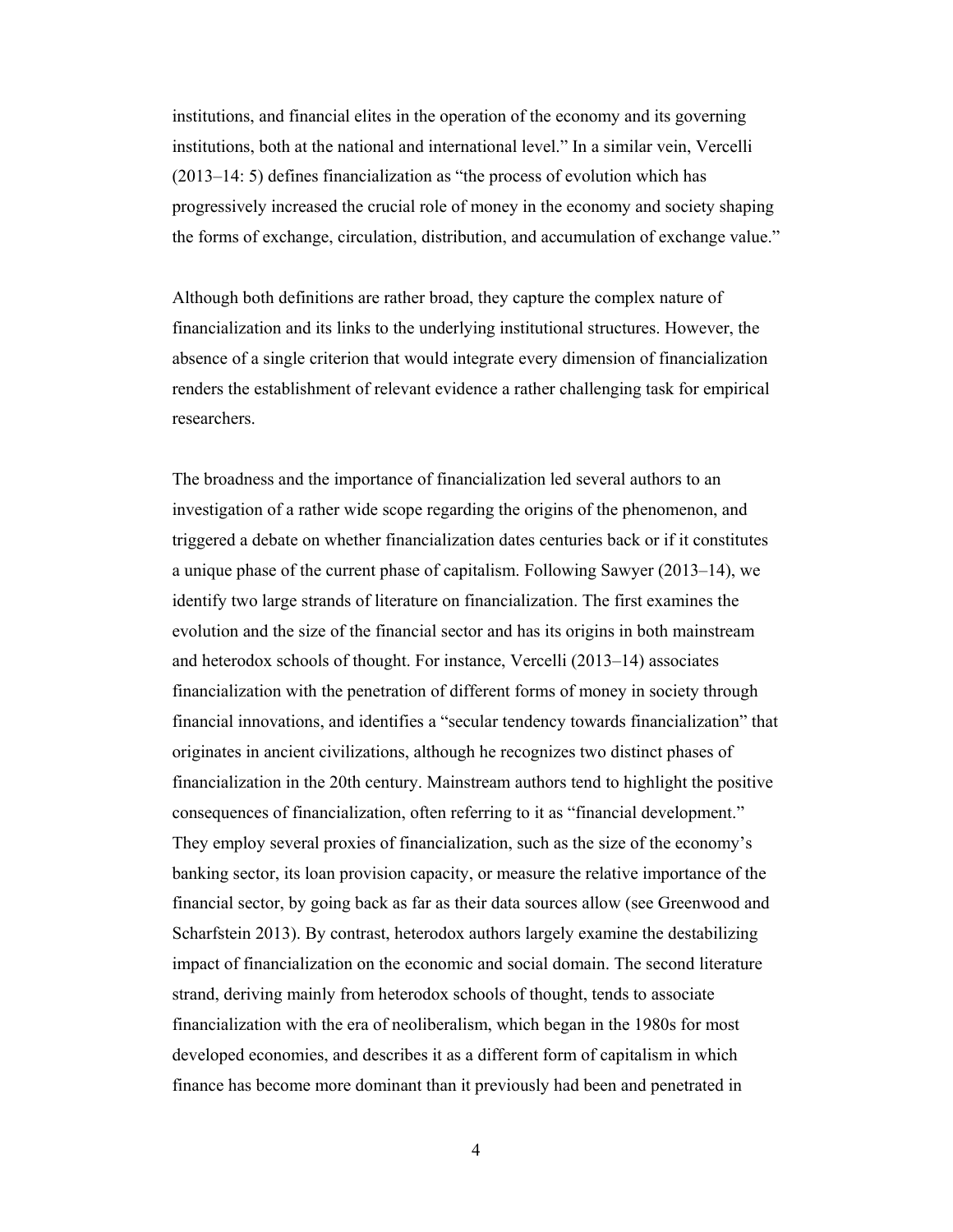various realms of society (Sawyer 2013–14). Table 1 presents some pertinent studies in each approach that are employed in this paper.

Next we provide an overview of several of the listed approaches to financialization, among them, a strand of research that focuses on the submission of the production process to the principles of financial liquidity. For instance, Palley (2007: 2) suggests that financialization is "a process whereby financial markets, financial institutions, and financial elites gain greater influence over economic policy and economic outcomes." This process is characterized by "a slight shift in income toward capital, a change in the composition of payments to capital that has increased the interest share, and an increase in the financial sector's share of total profits" (Palley 2007: 14). Similarly, Orlean (1999) associates financialization with the restructuring of the internal organization of the firm, as a response to the increasingly powerful interests of the stock market.

This approach is close to the view that financialization refers to the increasing power of the rentier class. It derives from earlier works of Hilferding (1910) and Lenin (1916) and has been more recently advocated by Dumenil and Levy (2002) and Epstein and Jayadev (2005). However, this view could be considered as too narrow, as it focuses solely on the rentier class, while currently the firm has become the "battleground" for different agents, including workers, managers, shareholders, and financiers (Stockhammer 2005–06).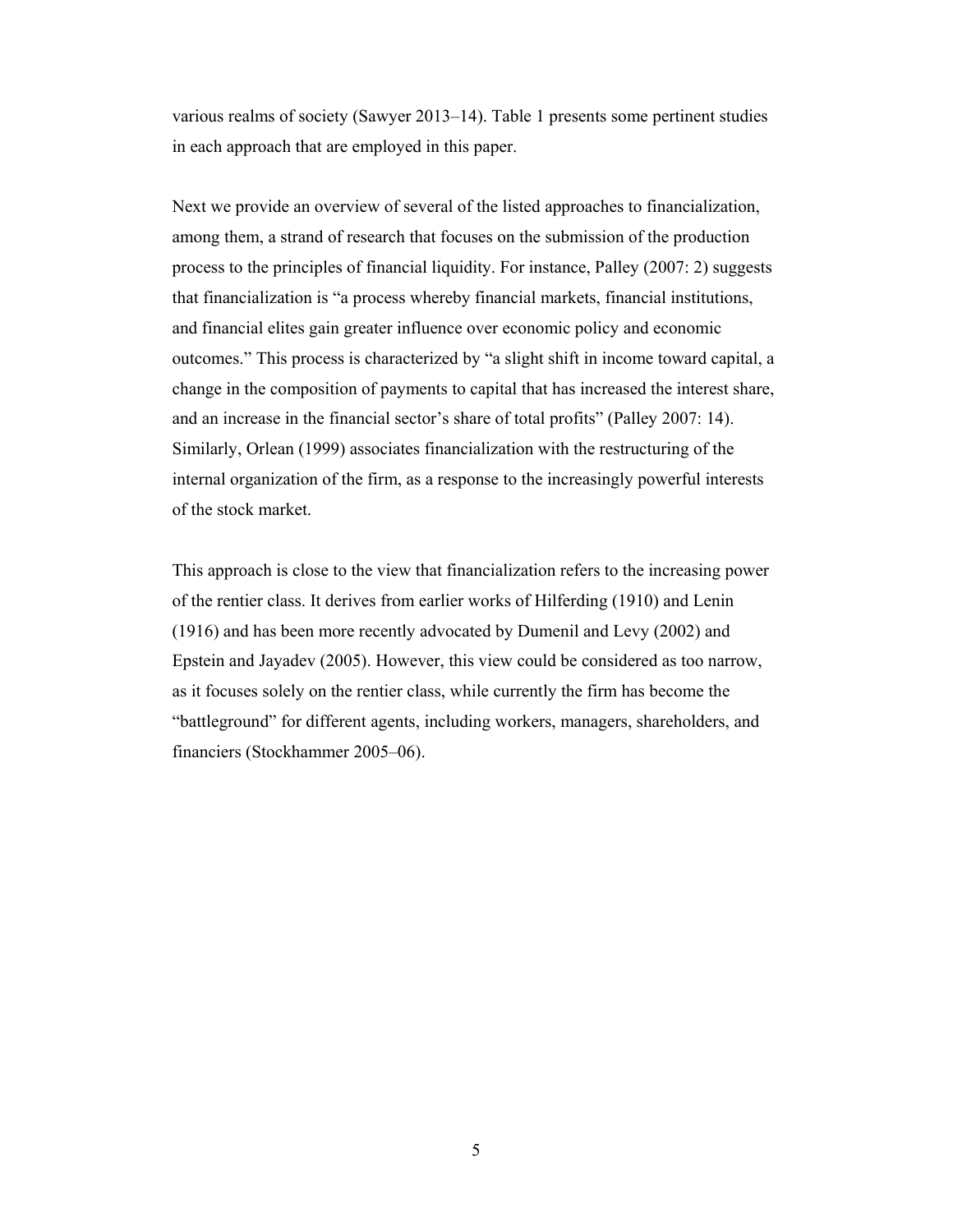| <b>Approaches</b>                                                                                                | <b>Pertinent Studies</b>                                                                                                                                                                                                                                                                                             |  |  |
|------------------------------------------------------------------------------------------------------------------|----------------------------------------------------------------------------------------------------------------------------------------------------------------------------------------------------------------------------------------------------------------------------------------------------------------------|--|--|
| Financial Development / Increasing Size of<br>the Financial Sector                                               | King and Levine (1993)<br>$\bullet$<br>Rousseau and Wachtel (2000)<br>$\bullet$<br>Greenwood and Scharfstein (2013)<br>$\bullet$<br>Philippon (2015)<br>$\bullet$                                                                                                                                                    |  |  |
| Increasing Importance of Financial Markets /<br>Increasing Power of Financial Elites and<br><b>Rentier Class</b> | Arrighi (1994)<br>٠<br>Epstein (2001)<br>$\bullet$<br>Dumenil and Levy (2002)<br>$\bullet$<br>Epstein and Jayadev (2005)<br>$\bullet$<br>Palley (2007)<br>$\bullet$<br>Dallery (2008)<br>$\bullet$<br>Vercelli (2013-14)<br>$\bullet$                                                                                |  |  |
| Regimes of Accumulation / Corporations<br>Engaged in Profit Making in the Financial<br>Sector                    | Arrighi (1994)<br>٠<br>Lavoie (1995)<br>$\bullet$<br>Boyer (2000)<br>$\bullet$<br>Stockhammer (2004)<br>٠<br>Krippner (2005)<br>٠<br>van Treeck (2008a)<br>$\bullet$<br>Hein (2008)<br>$\bullet$                                                                                                                     |  |  |
| <b>Shareholder Value Orientation</b>                                                                             | Lavoie (1995)<br>٠<br>Lazonick and O'Sullivan (2000)<br>٠<br>Aglietta and Breton (2001)<br>$\bullet$<br>Cutler and Waine (2001)<br>$\bullet$<br>Stockhammer (2004)<br>$\bullet$<br>Froud et al. (2006)<br>$\bullet$<br>Roberts et al. (2006)<br>$\bullet$<br>Dallery (2008)<br>$\bullet$<br>Hein (2008)<br>$\bullet$ |  |  |
| Financial Innovations / Debt-Led<br>Consumption and Distribution                                                 | Hilferding (1910)<br>Palley (1994)<br>Phillips (1996)<br>Dutt (2005)<br>$\bullet$<br>Bhaduri, Laski, and Riese (2006)<br>$\bullet$<br>Montgomerie (2006)<br>$\bullet$<br>Hein and van Treeck (2008)<br>$\bullet$<br>Hein (2009)<br>$\bullet$                                                                         |  |  |
| Low-inflation Targeting                                                                                          | Palley (1999)<br>Epstein (2001)                                                                                                                                                                                                                                                                                      |  |  |

## **Table 1. Financialization in the Economics Literature**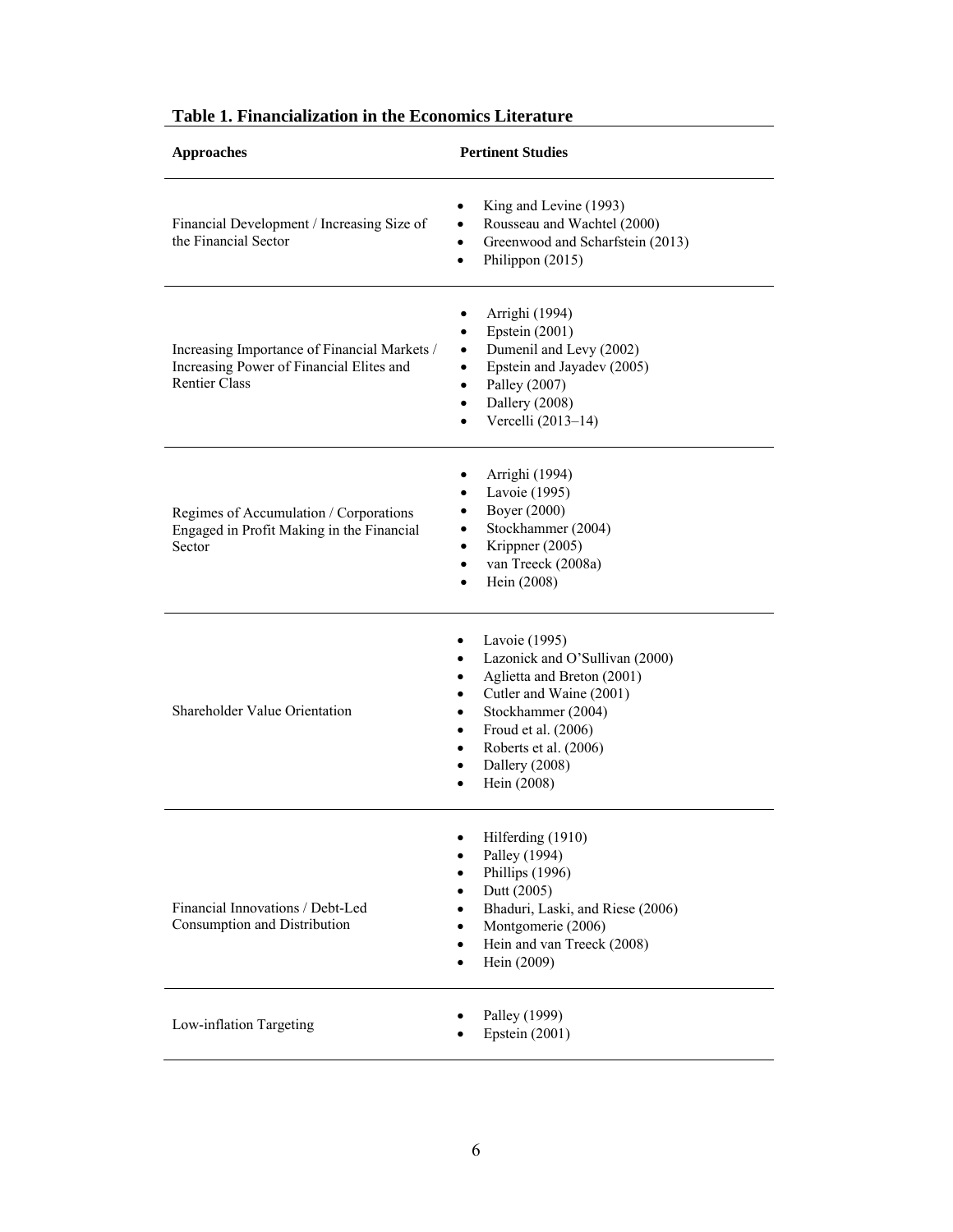According to advocates of "shareholder value orientation," the growth pattern of the firm has shifted from "retain and invest" to "downsize and distribute" (Lazonick and O'Sullivan 2000). In particular, shareholders are considered to have a short-term orientation with respect to firms' profits, as they are interested in higher dividend payments and higher stock prices, which is in stark contrast to the managers' aim for long-run growth of the firm. Higher dividend payments imply lower retained earnings, while higher stock prices translate to low equity issuance (Hein and van Treeck 2008). Therefore, financing of investments becomes feasible only through the use of external means, such as higher loans and increased leverage ratios, which render the firms financially fragile.

Close to the shareholder value orientation norm is the definition provided by Arrighi (1994) and Krippner (2005), according to which financialization is a pattern of accumulation, where profit is accrued primarily due to financial activities and less so due to production or trade activities. Arrighi's and Krippner's definitions coincide with the shareholder value orientation view in the fact that productive firms engage in financial activities, either because the expected profit in the financial market is higher than the corresponding profit in the goods market, or because the conditions associated with high dividend payments are so strict that they essentially force firms to seek additional gains in the financial market. As put by Dallery (2008), the profit rate has become "an end in itself." Nevertheless, as noted by several authors,  $\frac{1}{1}$  the impact of this process has ambiguous results on accumulation, with the institutional setting of the economy defining its ultimate goal and the associated regime (Stockhammer 2004).

A considerable amount of research has focused on financial innovations as a feature of financialization. Hilferding (1910) looked at financial derivatives as a tool of capturing the essence of speculation, which lies solely in the exchange value (Sotiropoulos 2012). In addition, Phillips (1996) links the intensity of financial innovation to the volume of trading in the financial markets.

<sup>&</sup>lt;sup>1</sup> See, e.g., Boyer (2000), van Treeck (2008b), Hein (2008), and Lavoie (1995).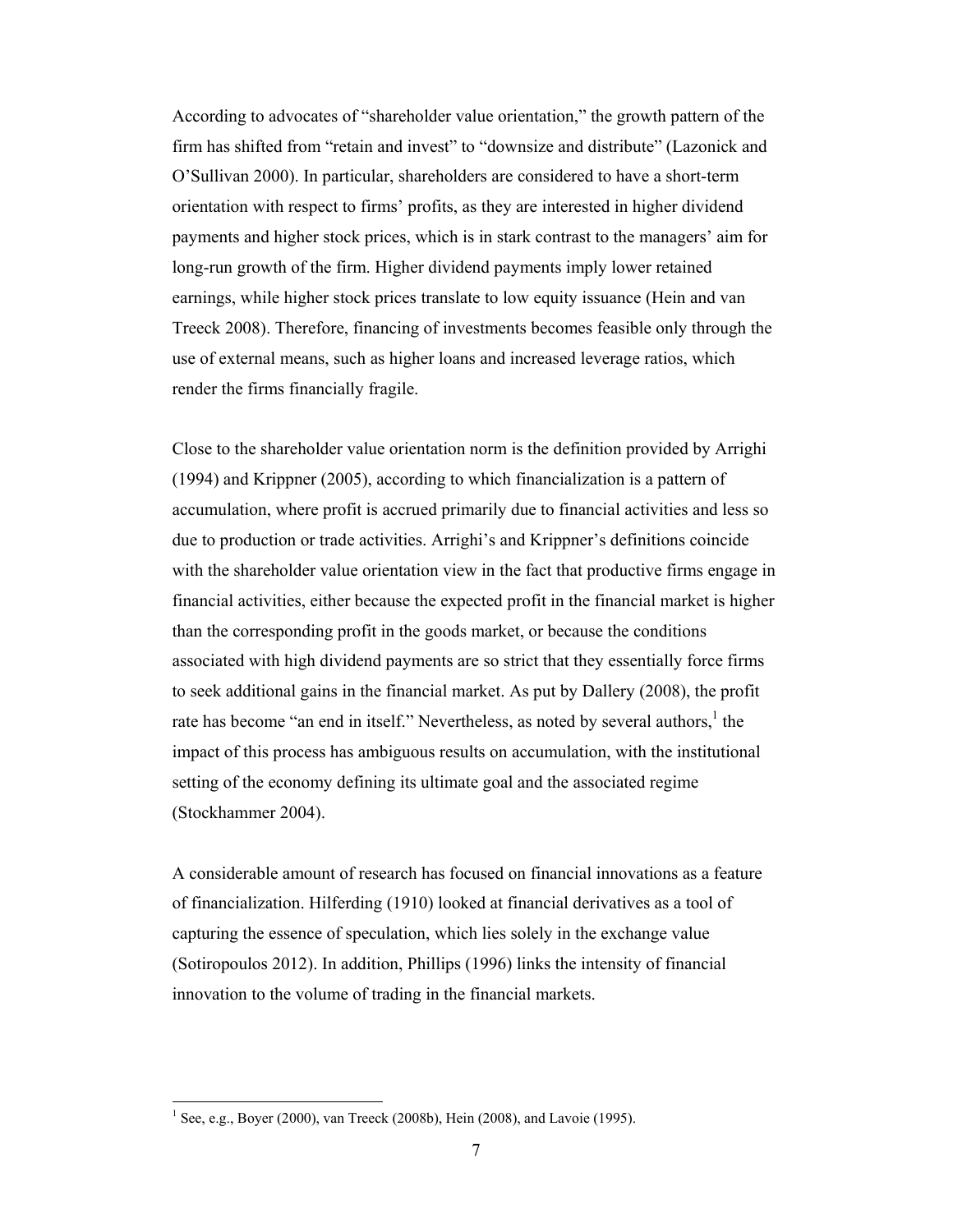Financial innovation has also been extended to the rise of new consumption patterns, bound to higher household debt structures with distributional implications (Palley 1994; Dutt 2005). Hein and Mundt (2013) suggest that stagnating wages are linked to increased household debt and result in debt-led consumption booms, while Bhaduri, Laski, and Riese (2006) focus on the wealth effect on consumption, where higher levels of financial wealth induce households to spend more, given financial deregulation. Lastly, Montgomerie (2006) looks at the introduction of credit cards, which allowed more financial institutions to enter the credit market.

Financialization varies in terms of pace and form, and one can identify periods of financialization as well as of definancialization (Sawyer 2013–14). However, comparing distinct periods of financialization is not an easy task, since "there are too many factors to account for change and capitalism cannot necessarily be characterized by compartmentalized sub-epochs" (Orhangazi 2008: 24). The comparison becomes even trickier, as different schools of thought in economics consider different indicators, proxies, and definitions to measure financialization. In identifying distinct phases of financialization in the US economy, we apply the following methodological statement: We assume that the capitalist system is a prerequisite for the process of financialization, as well as a certain degree of financial development, in the sense that financial instruments become commonplace.

According to Graeber (2011), the evolution of debt instruments can be traced back for 5,000 years, however we select the beginning of the 20th century as our starting point, as it satisfies the following methodological statement: a) US capitalism had already been in place for a significant amount of time; and b) it was a period characterized by a fairly developed financial sector that gave birth to modern consumer credit (Calder 1999; Feretti 2008). Thereafter, we divide the period into four distinct regimes associated with structural breaks in the institutional setting of the economy in order to make comparisons in terms of institutions, polices, and economic outcomes in each period. These structural changes in capitalism did not occur within the period of a calendar year, rather they took place gradually. For this reason, developments during the 1930s and 1970s could only function as proxies of an ongoing change, the effects of which were observed in late 1940s and early 1980s, respectively.

8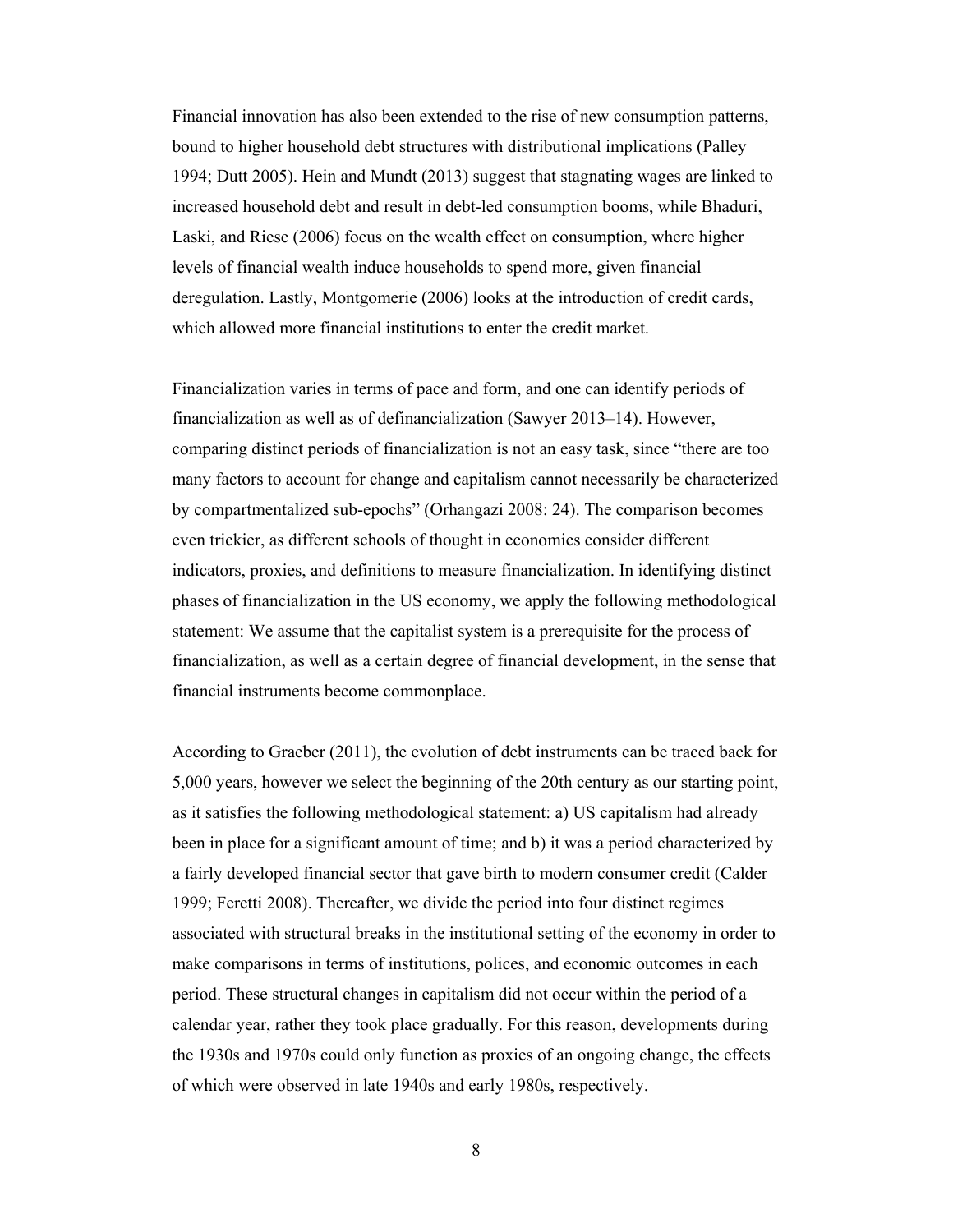## 3. THE IMPORTANCE OF THE US FINANCIAL SECTOR

Our analysis begins by looking at the role of the financial sector in economic activity, as measured by a number of criteria addressed in the literature. Figure 1 shows the sum of the profits and wages in the US financial sector as a share of GDP for the period 1900–2012. The upward trend is clearly evident, even from the early 20th century, and is only disrupted by the run-up to WWII. Up until 1933, the increase in the income share of finance more than doubled  $(111\%)$ , while the associated yearly rate of growth, on average, was about 2.5%. Between 1934 and 1973, the increase in the income share of finance was much more moderate (46%), with the yearly growth rate of the share being equal to -4.3%. Lastly, after 1974, the US economy witnessed an overall rise in the share of finance by 30% with a yearly growth rate of 1.01%.



Figure 1. Income Share of Finance in the US<sup>2</sup> (1900–2012)

Source: Estimations based on Philippon (2015).

<sup>&</sup>lt;sup>2</sup> The estimations for the income share of finance refer to the value added of the factors of production, while GDP excludes the spending on defense to adjust for the tremendous effect on spending during WWII.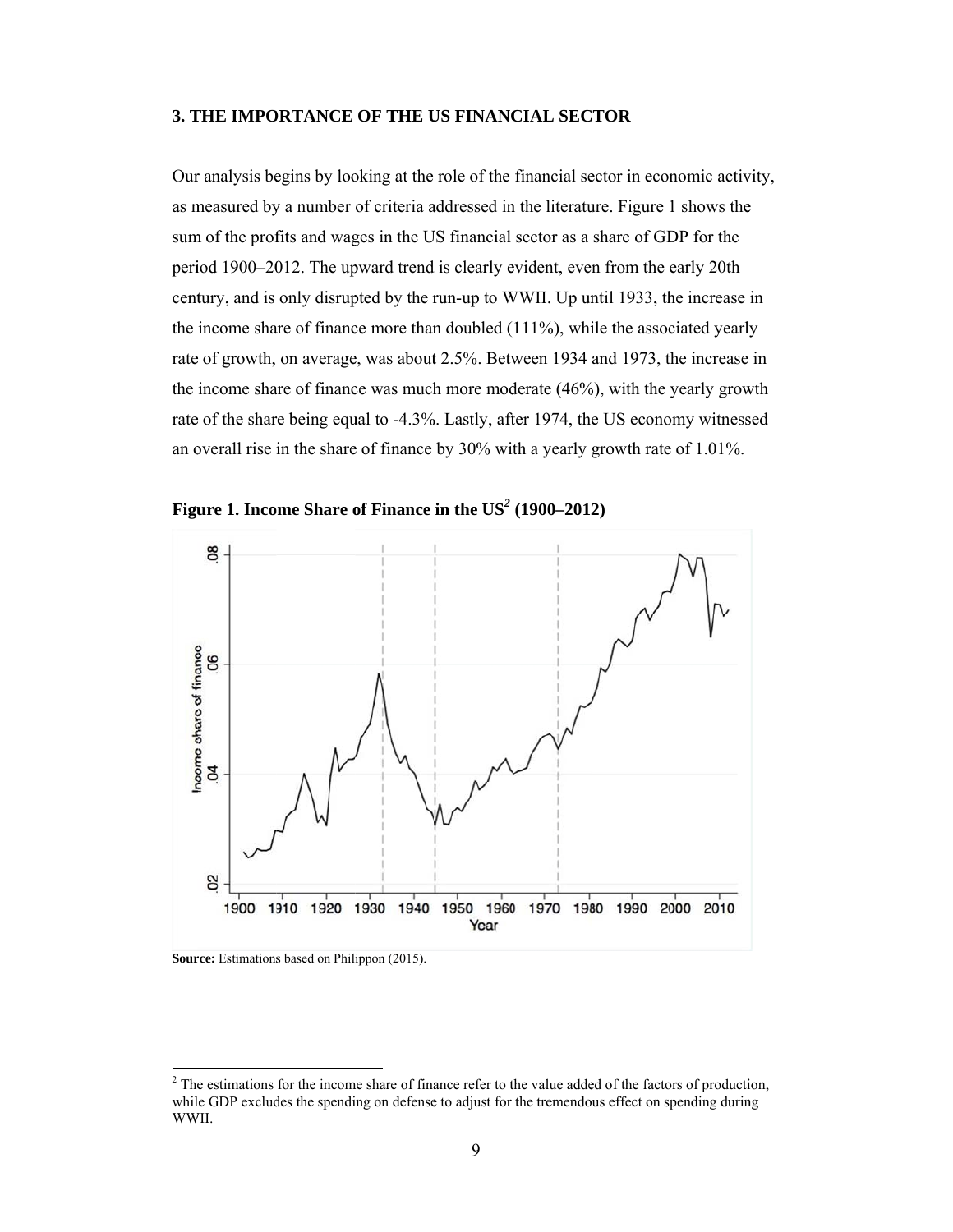The increasing importance of the financial sector is also depicted by the share of consumption expenditure on financial goods and services, reported in figure 2. Expenditure for financial products in the 1930s was slightly higher than health expenditure and significantly higher than expenditure for medicine. In recent years, finance-related expenditure has grown only moderately compared to other types of expenditure, though the amount is higher in absolute terms.

Figure 2. Consumption by Type of Expenditure as a Share of GDP for the US Economy (1930–2010)



Source: Estimations based on Mehra, Piguillem, Prescott (2011) and Philippon (2015).

Another measure of the importance of the financial sector is its level of sophistication, otherwise known as "financial depth." In the literature, the most common proxy for financial depth is broad money (M2) or the stock of liquid liabilities (M3) expressed as ratios of GDP. Figure 3 shows the ratio of broad money over GDP in the US for the period 1900–2010. Despite the high variability throughout most of the century, broad money over GDP indicates distinct trends across each phase of financialization we explored. The period 1900–33 indicated a relatively steady yearly rate of money growth of around 1%. The period between the financial crash and the beginning of WWII indicated a similar yearly rate of growth, though with extreme fluctuations due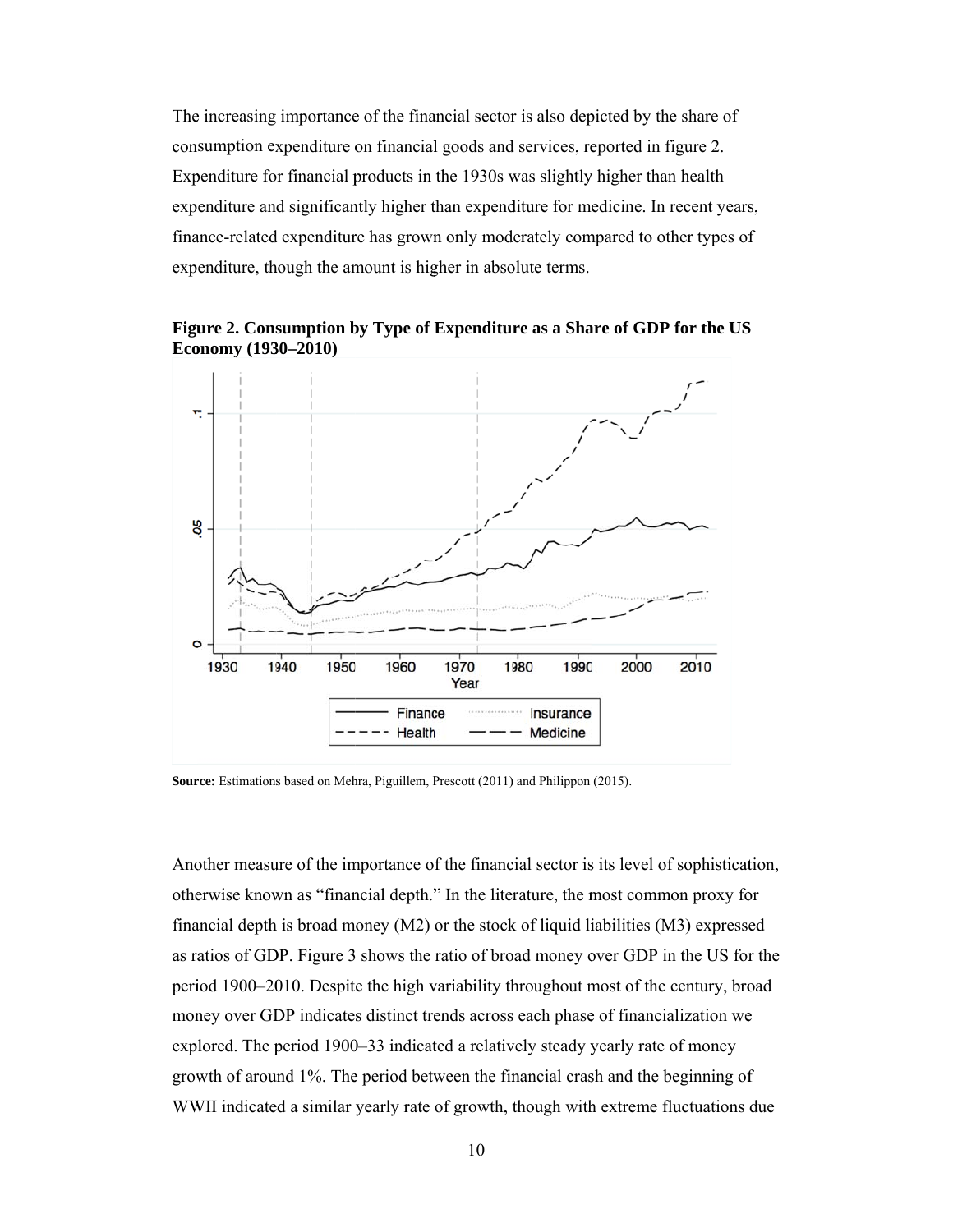to the higher uncertainty.<sup>3</sup> During the Golden Age of capitalism  $(1945-73)$  the ratio of broad money to GDP plummeted, with an average yearly decline of 0.6%. The neoliberal phase showed increases in the monetary base of the US economy, especially after 2000, indicating a yearly growth rate of almost 1%, similar to the first phase of financialization.

Figure 3. Broad Money over GDP for the US Economy (1900–2010)



Source: Estimations based on Schularick and Taylor (2012).

These figures provided an overview of US financial development during the 20th century, suggesting that the importance of finance was already prominent in the early 1900s, i.e., the first period we examine. The following paragraphs track the evolution of financialization in depth using methodological instruments derived mainly from the post-Keynesian tradition.

 $3$  The fluctuations could be explained by high uncertainty, which, as pointed out by Keynes (1936), leads to hoarding of money.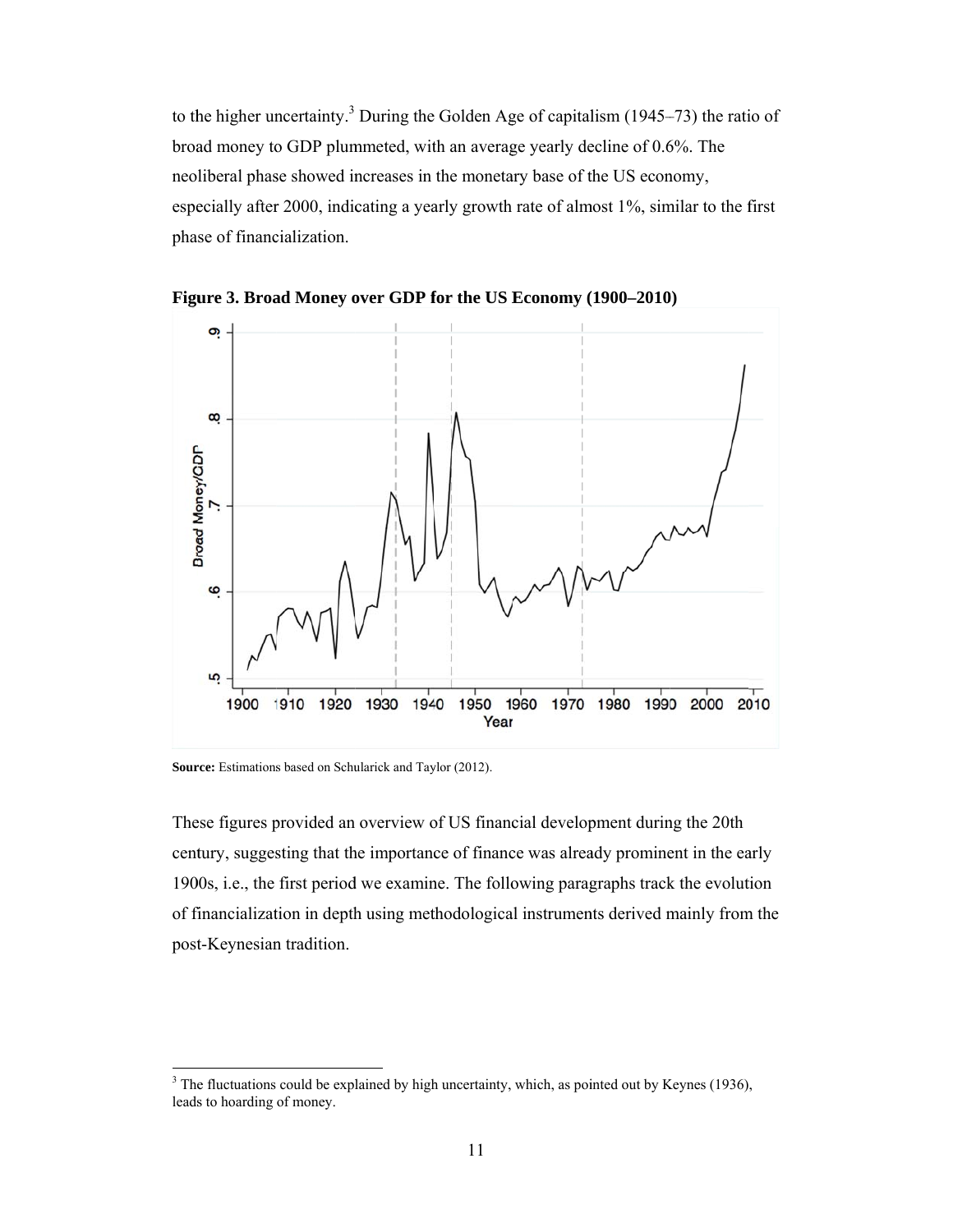## **4. EVIDENCE OF FINANCIALIZATION IN THE US ECONOMY IN THE 20th CENTURY**

In this section we use empirical estimates to assess the relative importance of finance throughout the 20th century in the US economy. Similar attempts have been carried out by several authors. Among them, Krippner (2005) constructed two indicators for financialization for the post-WWII period. Her first indicator relates to the ratio of profits of corporations stemming from financial activity, while the second compares the profits between the financial and the productive sectors. Both of these indexes provide support for the rise of financialization in the 1970s. However, due to data limitations, the analysis did not include the interwar period.

Stockhammer (2004), by dividing the share of interest and dividend payments by the share of profits, empirically tested the hypothesis that short-run investment in financial instruments is preferred to long-run investment in real capital. His hypothesis is rejected for Germany and perhaps the UK, but is valid for France and the US. Van Treeck (2008b) employed a Kaleckian growth rate of investment function for the US to find that interest and dividend payments have a significant negative impact on accumulation, while Orhangazi (2008) found that on a micro-firm level, financial profits have a negative impact on large firms but a positive one on small firms, as financial profits relax the financial constraints.

These attempts vary in methodology and in each sample's period, yet they reach similar conclusions. However, none of the above extends its analysis prior to WWII. In the following subsection, we attempt to shed some light on issues related to financialization throughout the 20th century in the US, with the use of descriptive statistics.

## **4.1. Shareholder Value Orientation**

The shareholder value orientation can be viewed as the pressure on managers to ensure short-term profits at the expense of firms' long-run growth. By using this approach, the similarities between the first and the fourth periods of financialization are striking.

12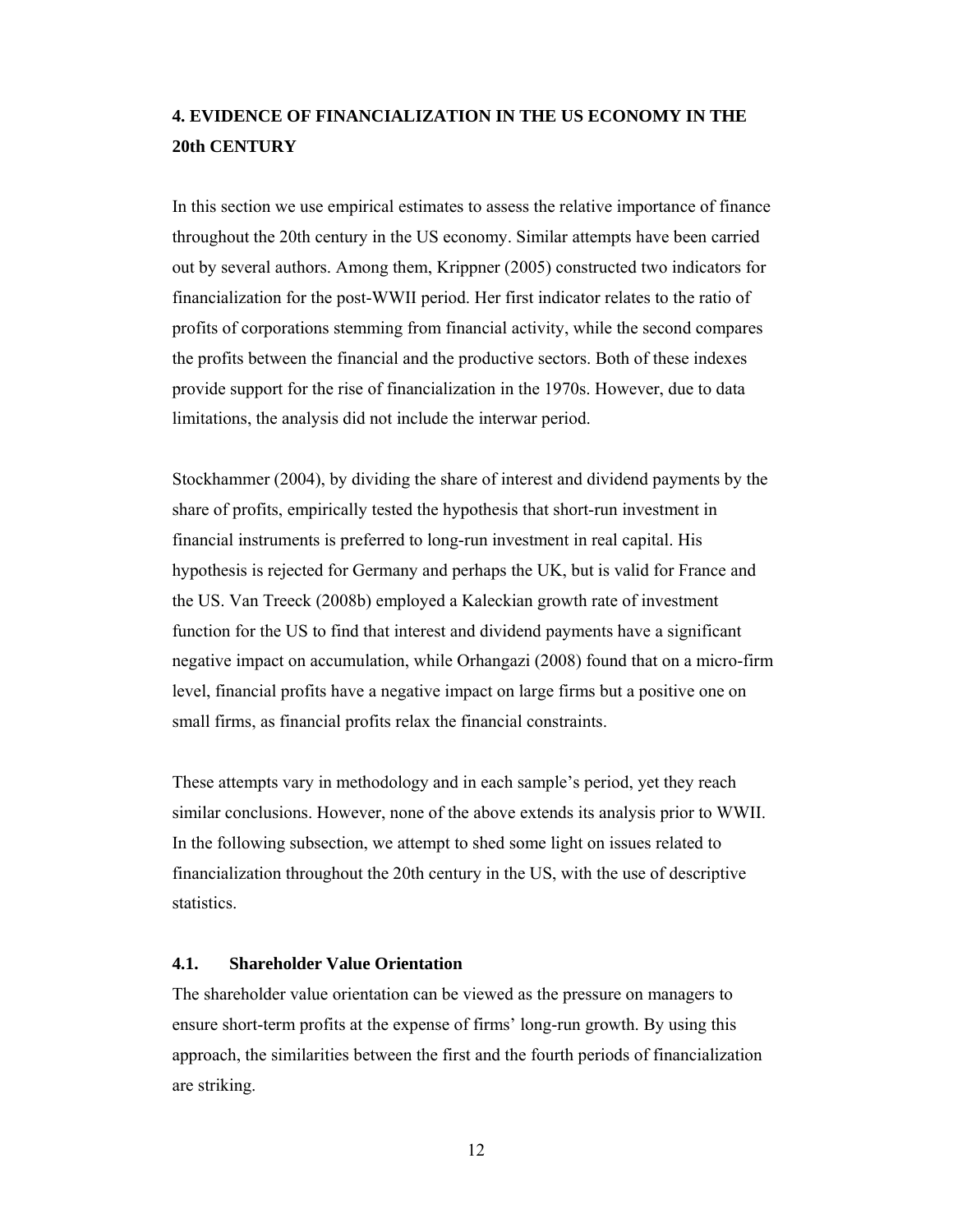The rise of the joint stock company in the first period provided financial institutions with the option to control corporations by placing their representatives on corporations' boards, by holding their stocks, and by the provision of higher loans (Orhangazi 2008: 24). As an immediate result of this condition, financing capitalists were actually monitoring managers (DeLong 1991). From a similar point of view, the productive capital was financialized (Pineault 2001, cited in Orhangazi 2004: 27), which, in combination with the developments in the stock market, had a detrimental impact on the sustainability of the economic system (Keynes 1936: 160).

The overall switch in the mentality of entrepreneurs towards the pursuit of prospective, and even speculative, profit as compared to the mentality of the entrepreneurs in the late 19th century was already noted by Keynes (1936: 159) in the interwar period.

The intense regulation and interventionist policies in the second period paid off in the third, where the boom in fixed capital formation signified a transition towards a longrun orientation with respect to firms' growth (Marglin and Schor 1990). Overall, this period was characterized by financial tranquility, where the pressure on managers, by financiers and stockholders, was reduced (Orhangazi 2008: 30).

However, in the last period, this pressure once again resurged, in a rather "formal" manner, as compared to the first one. For instance, the imposition of the so-called return-of-equity (ROE) norm was indicative of the ultimate goal of management, which was to maximize the return value to shareholders.

To proxy the level of shareholder value orientation, we focus on the controversy that arises between the dividend payments and the internal financing of investments.<sup>4</sup> Table 2 presents the average shares of net dividend payments and retained earnings over corporate profits after tax. The first period spans from 1929 to 1932; therefore, the related values are a mere reflection of the irregularity of the Great Depression,

 $\overline{a}$ 

<sup>&</sup>lt;sup>4</sup> Possibly the most notable feature of the shareholder value orientation relates to the increasing shortrun investment in financial assets at the expense of investing in real assets (Stockhammer 2004). Nevertheless, due to data limitations regarding interest payments between sectors, we were unable to assess this feature for the period under examination.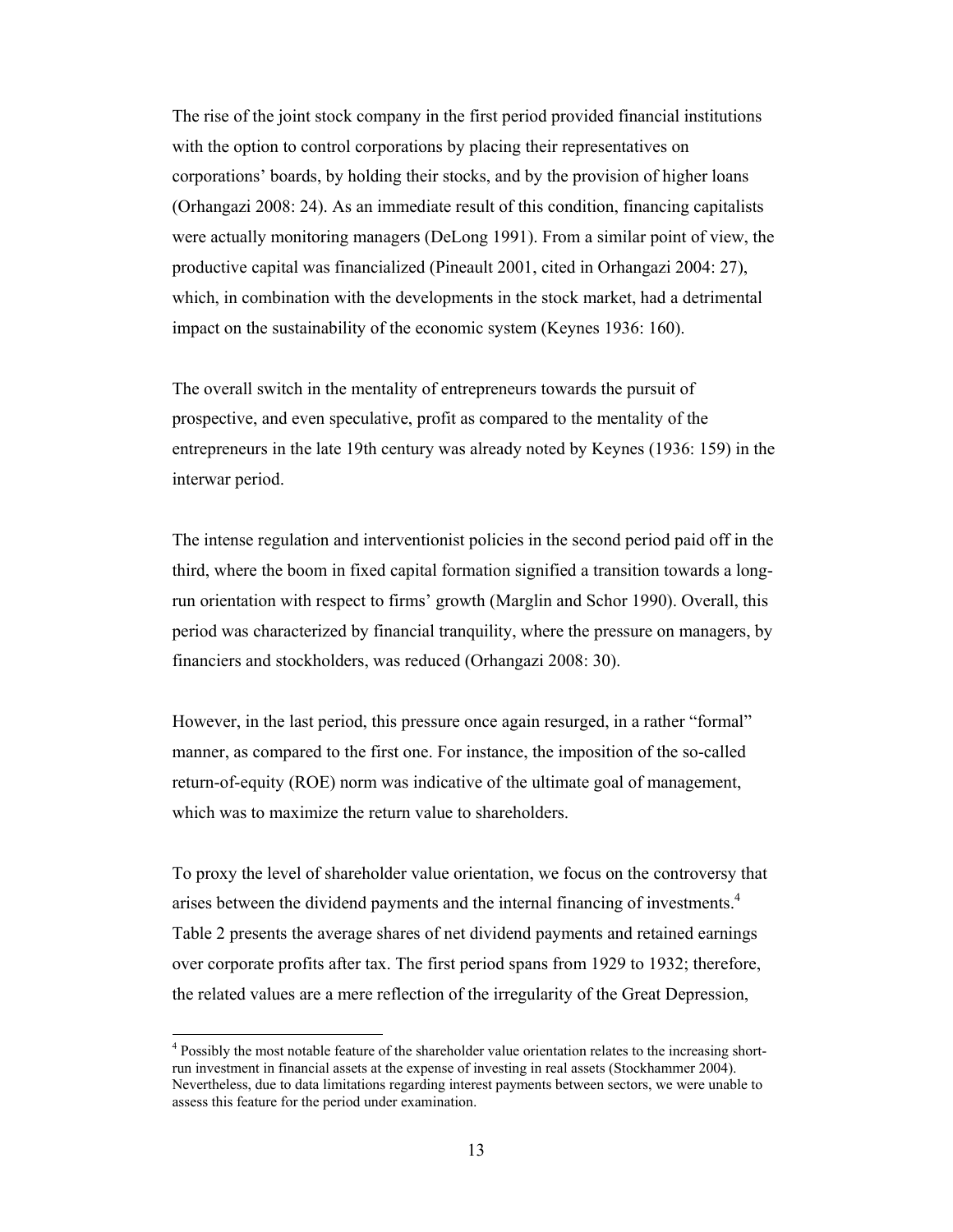where corporations were distributing sums that exceeded their profits, presumably to sustain the price of their shares.

However, the blurred depiction of the first period is somewhat restored in view of the second period, where no dramatic changes in the institutional framework of the associated variables were observed. Specifically, distributed profits accounted for more than 80% of the overall profits, implying an overwhelming "originate and distribute" orientation (Sawyer 2013–14).

This condition is reversed in the third period, with retained earnings accounting for 60% of profits, which comes in line with the investment boom in the Golden Age. However, in the latest period, the pressure on managers is depicted in the higher share of net dividends, accounting for 55% of profits. In advance, the intensity of the distribution of profits becomes higher in the period close to the Great Recession. For instance, the average shares of net dividend payments and retained earnings in the period between 1995 and 2008 were equal to 64% and 36%, respectively.

| Corporate Froms after Tax (excluding Depreciation Allowances) in the US |                  |                          |  |  |  |
|-------------------------------------------------------------------------|------------------|--------------------------|--|--|--|
|                                                                         | <b>Dividends</b> | <b>Retained Earnings</b> |  |  |  |
| <b>1st Period</b>                                                       | 10.41            | $-9.39$                  |  |  |  |
| 2nd Period                                                              | 0.87             | 0.13                     |  |  |  |
| 3rd Period                                                              | 0.39             | 0.61                     |  |  |  |
| <b>4th Period</b>                                                       | 0.53             | 0.47                     |  |  |  |
|                                                                         |                  |                          |  |  |  |

**Table 2. Average Share of Net Dividend Payments and Retained Earning to Corporate Profits after Tax (excluding Depreciation Allowances) in the US** 

**Source:** National Income and Product Accounts

Subsequently, we examine corporations' external debt, paying much attention to the corporate bond and equity issuance. Corporate bond issuance, depicted in figure 4a, presents high volatility in the first period of financialization, yet it fluctuates at a considerably higher level than equity issuance. This pattern is followed in the second period; in the third, bond issuance stabilizes around 1.5% of GDP, to explode in the latest phase of financialization.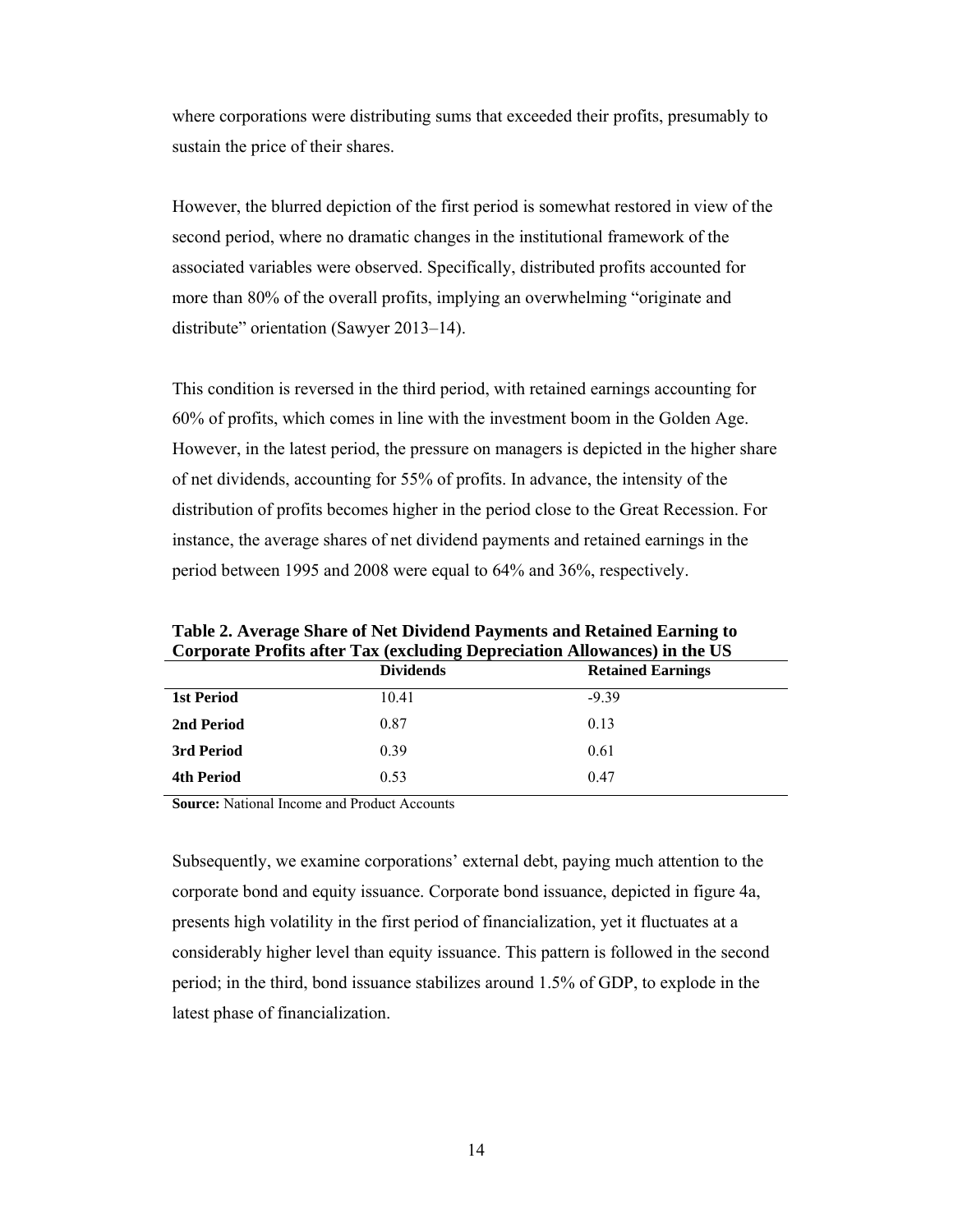Figure 4a. Gross Equity Issuance and Gross Corporate Bond Issuance over GDP for the US Economy (1910–2010)



Source: Estimations based on Baker and Wurgler (2000) and Philippon (2015).



Figure 4b. Market Value of Equity over GDP for the US Economy (1900-2012)

Source: Estimations based on Baker and Wurgler (2000) and Philippon (2015).

With respect to equity issuance, there was a clear negative trend close to the 1920s, where an extreme short-term rise took place due to the stock market rally, as reported in the abrupt increase of the market value, which led to the financial collapse in 1929. After the WWII, equity issuance remained relatively stable, with a small increase in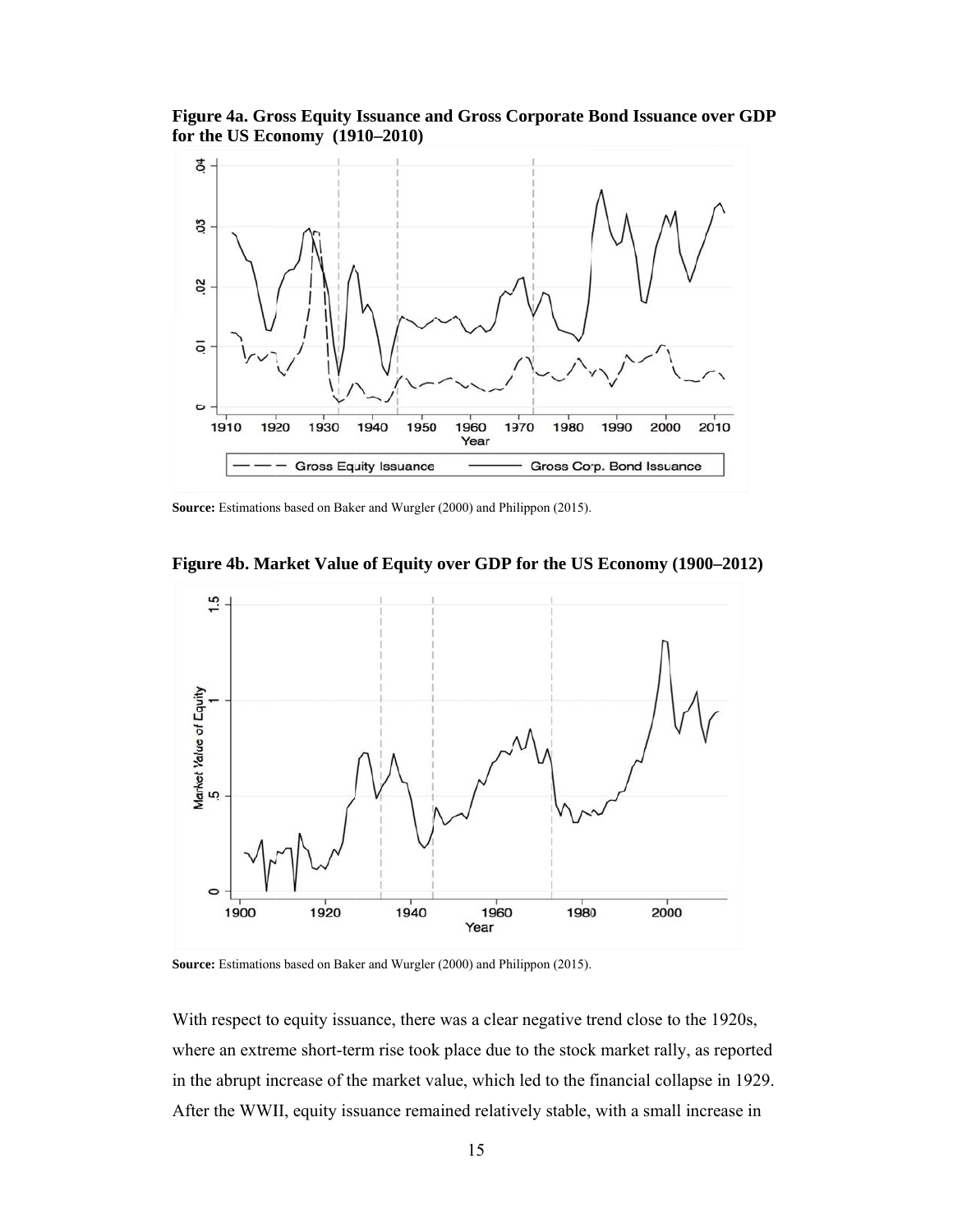the average level in the fourth period, while following a cyclical pattern. On the contrary, the market value of equities presented both an upward sloping trend and a cyclical pattern, with a widely increasing volatility of the latter. These are well illustrated in table 3, which provides an overview of the average bond and equity issuing and the corresponding volatilities for each period.

|                        |             | <b>Gross Bond Issuance over GDP</b> |             | <b>Gross Equity Issuance over GDP</b> |  |
|------------------------|-------------|-------------------------------------|-------------|---------------------------------------|--|
|                        | <b>Mean</b> | <b>Volatility</b>                   | <b>Mean</b> | <b>Volatility</b>                     |  |
| 1 <sup>st</sup> Period | 2.25%       | 25.24%                              | 1.09%       | 62.13%                                |  |
| $2nd$ Period           | $1.62\%$    | 38.24%                              | $0.24\%$    | 51.17%                                |  |
| 3 <sup>rd</sup> Period | 1.51%       | 17.59%                              | $0.44\%$    | 34.55%                                |  |
| 4 <sup>th</sup> Period | $2.41\%$    | 31.10%                              | 0.62%       | 37.64%                                |  |

Table 3. Corporate Gross Bond Issuance and Gross Equity Issuance over GDP for the US Economy  $(1909-2012)$ 

Source: Estimations based on Baker and Wurgler (2000) and Philippon (2015).

Lastly, we focus on mergers and acquisitions, which according to Hein (2009) reflect the pressure on managers by the use of hostile takeovers. Figure 5 depicts the value of mergers and acquisitions for the period 1900–2013. The intensity of merger activity is clearly evident during the 1920s, followed by a period of tranquility after the financial collapse of the late 1920s. However, after the late 1960s, and especially around the millennium, a second explosive wave of mergers takes place.

Figure 5. Value of Mergers and Acquisitions in the US (1900–2013)



Source: Estimations based on Jonanovic and Rousseau (2005) and Philippon (2015).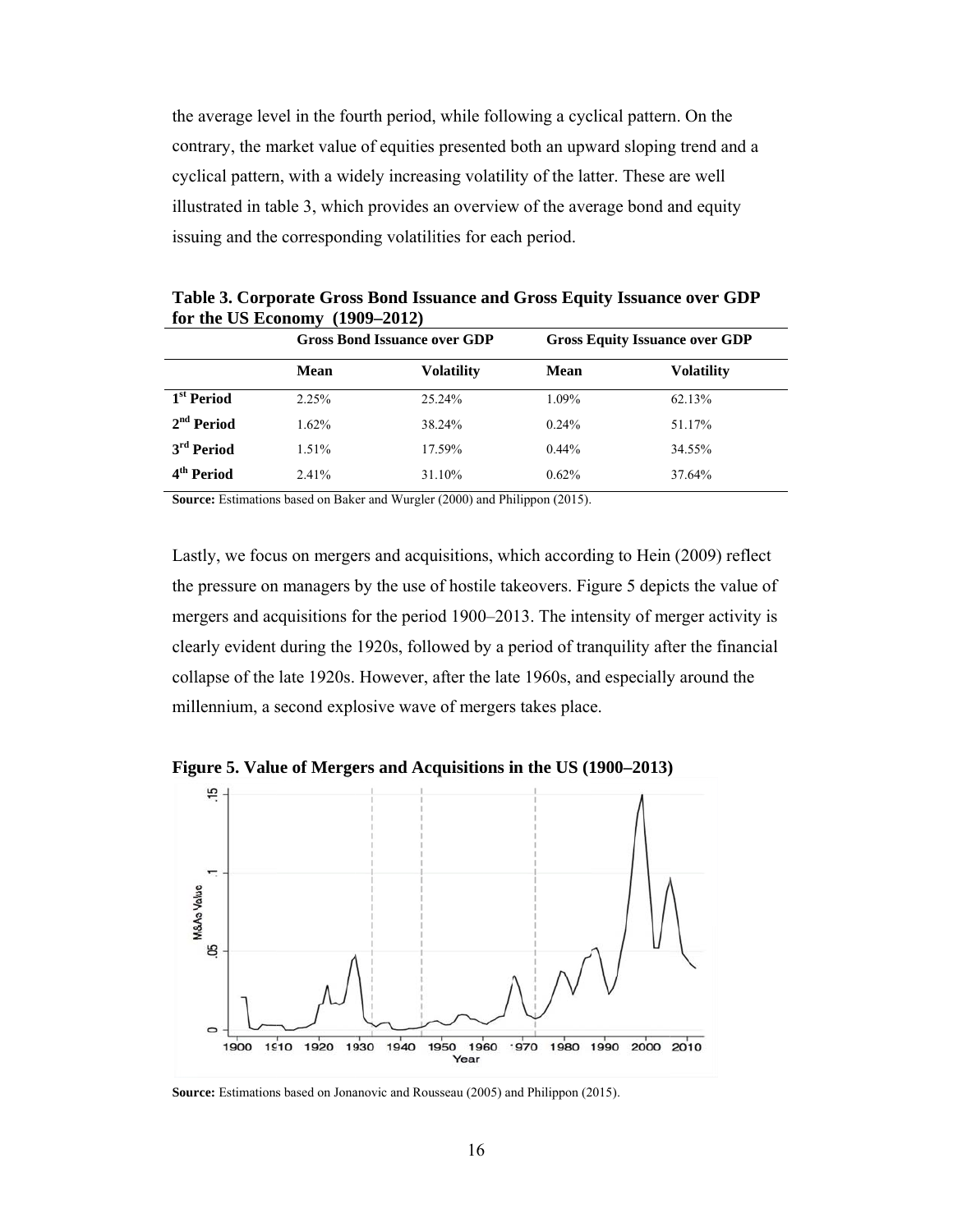Overall, evaluating shareholder value orientation in a consistent manner is not an easy task, given the data limitations and the distinct institutional framework in each period. However, our analysis suggests that common elements are present between the first and the fourth period under consideration, providing support for the argument in favor of financialization in the early 1900s.

## **4.2. Financial Innovations, Regulatory Framework, and Household Credit**

#### *4.2.1. Financial innovations growth rate*

Financial innovations stand at the core of financialization, as they allow the financial sector to overcome regulatory barriers and therefore increase its relative economic power (Bhaduri 2011). Until recently, numerous authors perceived them as a contributor to economic development and prosperity (Bernstein 1996), as they "increase risk sharing, lower transaction costs, and reduce information and agency costs" (Merton and Perold 1997: 108). Only a few scholars highlighted the other side of the coin. One of them was Hyman Minsky (1990: 60), who stressed that "economies with financial innovations that are driven by market prospects are structurally conducive to booms and busts."

The quantitative assessment of the role of financial innovation as contributing factor to the financialization process is a complicated task, as it is not possible to point out which innovation contributed to what extent to the process. Figure 6 represents the share of financial patents registered in the US economy as a share of all registered patents in the country for most of the 20th century as a proxy of the relative share of growth of financial innovations.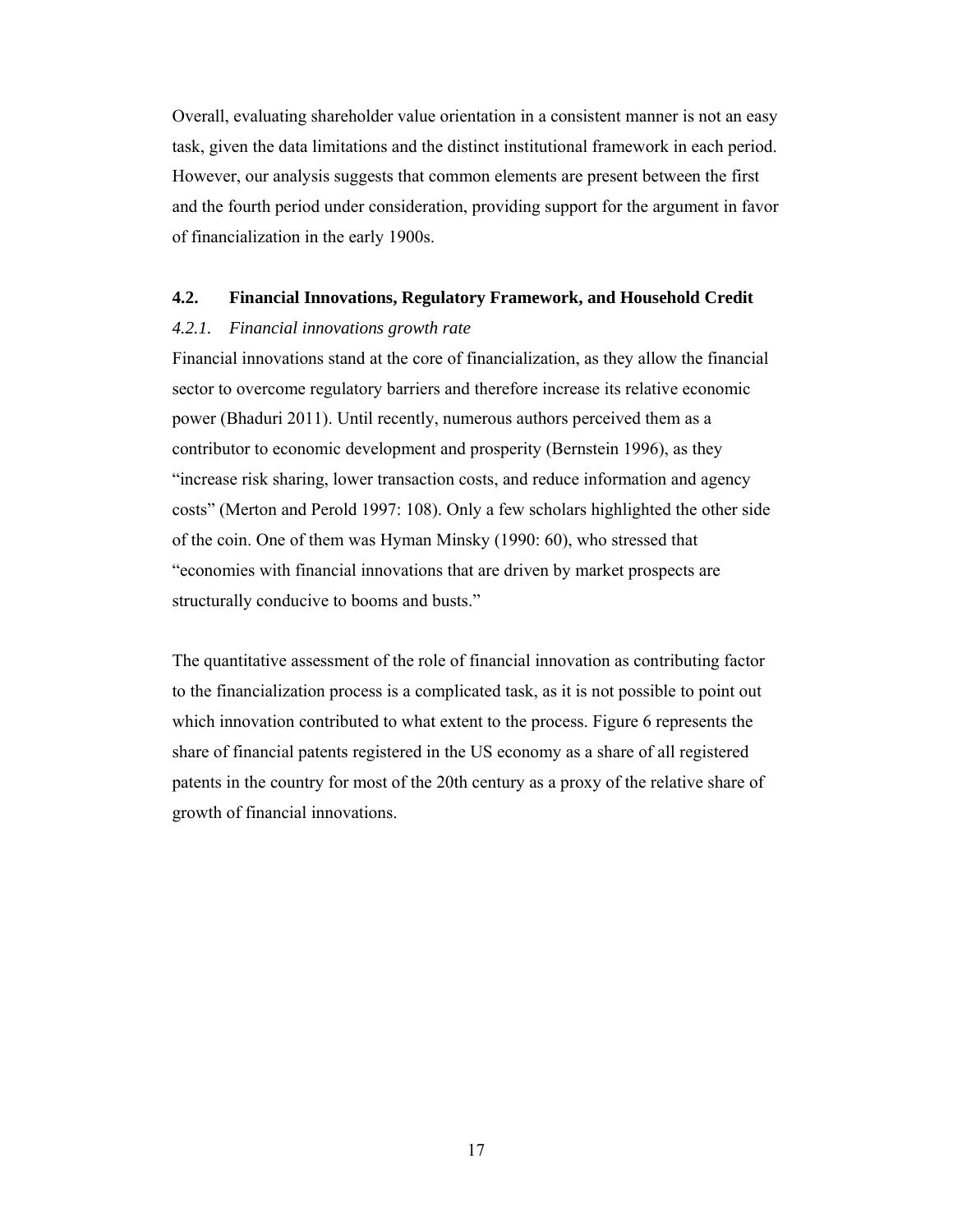Figure 6. Patents on Inventions and Trademarks in Finance as a Share of All Patents Registered in the US (1900-96)



Source: Estimations based on Jonanovic and Rousseau (2005).

It is evident that the trend of new financial patents is steadily increasing throughout this period, representing what Minsky (1986) described as an internal process of a capitalist system with a sophisticated financial sector. This steady rate of growth in financial innovation suggests that the links between financial innovation and financialization should not be rooted in technological improvement *per se*. Instead, we argue that the institutional and policy forces, which allow the financial innovations to be employed by the financial institutions, are more important. To assess the contribution of financial innovations in the expansion of the financial sector's role in each period, we track preceding innovations moving in tandem with regulatory developments in the domain of finance throughout the 20th century.

#### 4.2.2. Regulatory framework

The banking sector's involvement in securitization has been extensively regulated since the mid-19th century. However, a loophole in the associated regulatory framework allowed national banks to enter the securities market by setting up affiliated trusts (White 1986). Numerous banks had already broadened their operations through their bond departments; nevertheless, the growing securities market seemed at that time a source of considerable profit, in which traditional banks were not allowed to participate (White 1986). The introduction of affiliates as an institutional partner of the commercial banks allowed the latter to overcome regulation and gain access to this profitable market. The number of US national banks engaged in securitization was eleven times higher in 1931 compared to 1921, while

18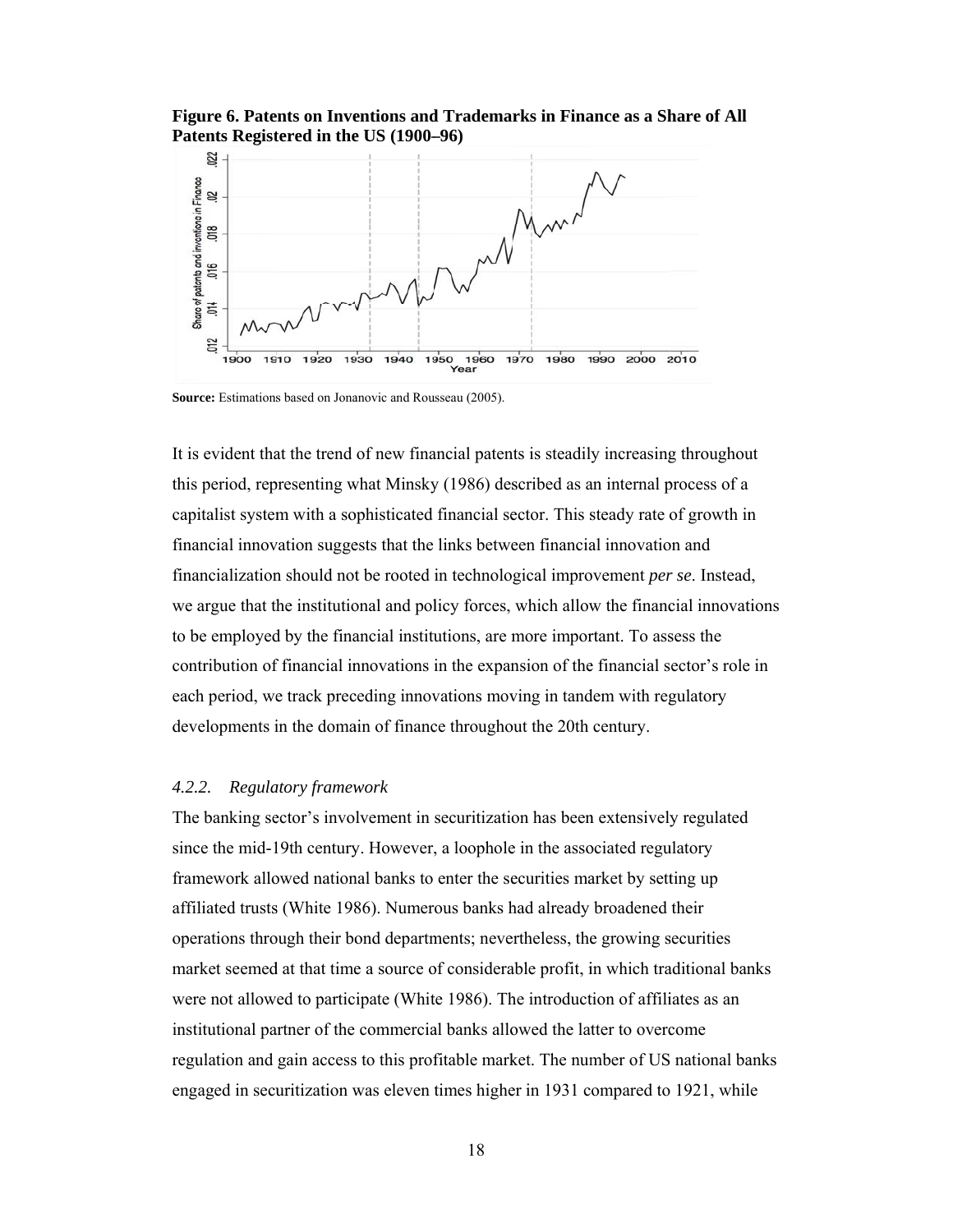the banks that were mostly interested in the bond market rather than commercial activity more than doubled (Peach 1941). The participation of banks and their affiliates in bond issuing rose from 36.8% to 61.8%, while the share of bonds issued by all banks increased from 22% to 44.6% (US Senate 1931, cited in White 1986). A contributing factor was also the increased competition for deposits (White 1986). According to Dymski (1991), during the 1920s, immense competition for deposits increased interest costs, leading banking institutions on a quest for high return, i.e., riskier loans.

The higher leverage structure also served the purchase of stocks, which implies higher stock prices and, therefore, capital gains. Speculation during the 1920s rendered the US economy financially fragile. The intensive securitization, with the use of uninsured deposits as collateral in combination with the stock-market rally, led to the stock-market crash in 1929.

The outbreak of the Great Depression was followed both by interventionist policies and legislative initiatives, which aimed to prevent any further deterioration of the economy and control the potentially destabilizing threats of the financial activity in the productive sector. The most critical policy response with respect to the functioning of the financial sector was the Glass-Steagall Act, passed in 1933.

Specifically, policymakers were particularly concerned with the involvement of banks in the securities market, as they were identified as one of the major causes for the massive bank failures during the Great Depression (Crawford 2011). For this reason, banks were offered the choice to engage in either commercial or investment banking activities. The introduction of the Federal Deposit Insurance Corporation (FDIC) ensured the protection of depositors from defaults in commercial banks, while the newly established Securities and Exchange Commission (SEC) regulated financial practices.

The intense regulation, in combination with weak foreign competition, resulted in financial tranquility, where the pressure on managers by financiers and stockholders was reduced (Orhangazi 2008: 30).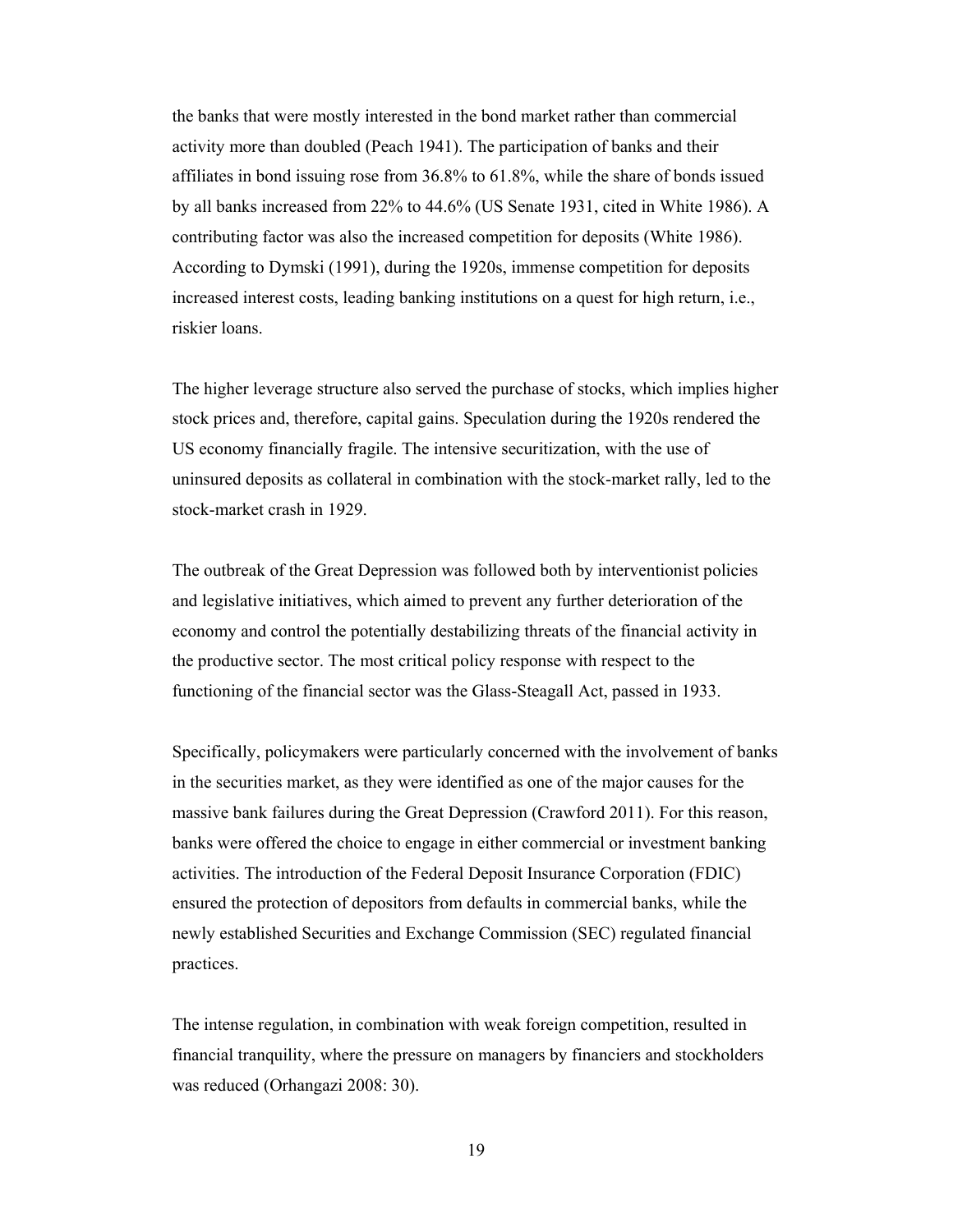In the first two decades after WWII, the US economy achieved an almost full employment state, experiencing only minor recessions and modest inflation periods (Minsky 1986), while financial activity was carried out under the control of the Fed with the use of the Fed's discount window and open-market operations (Minsky 1986).

However, the institutional changes in the financial sector and, in general, the attempts to regulate its functioning lacked a coherent theoretical framework that would allow for a dynamic and continuous regulating process (Minsky 1986: 43–45). This argument is verified by the fact that during the 1960s, a period characterized by strong investment growth, financial innovation in the money market—i.e., by introducing the certificate of deposits, real estate investment trusts (REITs), and the commercial paper—rendered the Fed's controlling instruments ineffective, since the latter were not adapted to the new financial environment.

More importantly, the structure of debt had a critical role in the period at hand. As a follow-up to the Great Depression, government debt started rising and even surpassed private debt during WWII, reaching a record level of 113% of GDP (see figure 7). Indeed, it was the first time that public debt penetrated into firms' and households' balance sheets as a financial asset (Minsky 1986:37–38).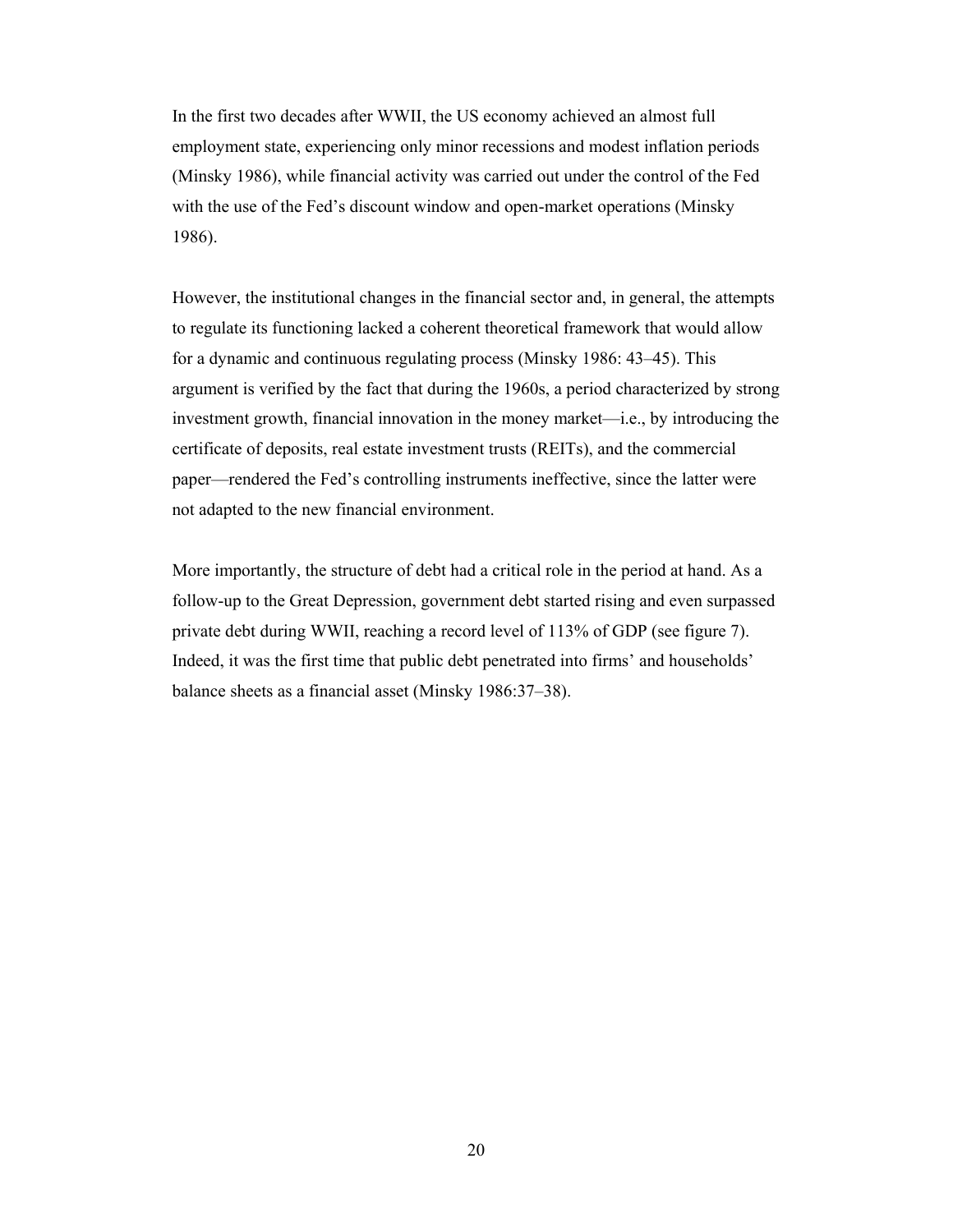Figure 7. Total Debt-to-GDP, Private-debt-to-GDP, and Government-debt-to-GDP for the US Economy (1900–2012)



Source: Estimations based on Philippon (2015).

A seemingly financially tranquil period was disrupted by a wave of financial episodes. Minsky (1986) described in detail the developments in the financial sector that led to the credit crunch of 1966 and the liquidity squeeze in 1969–70. Focusing particularly on the money market, financial institutions collateralized the liability side of their balance sheet for the first time after WWII; this resulted in high levels of instability in the financial sector and reduced financing of tangible capital investments. Also, rising public debt in the hands of the public and other financial institutions, along with an increasing rate of financial innovations, suggests a deeply rooted transformation that consequently resulted in a debt-oriented financial environment during the neoliberal era of financialization (fourth period).

In 1975, the Securities Amendment Acts were passed in order to set up the National Market and the National Clearing System, aimed at enhancing liquidity and competition, yet they failed to deliver results (Komai and Richardson 2011). In the same year, the fixed minimum commission rates were repealed as anti-competitive regulation.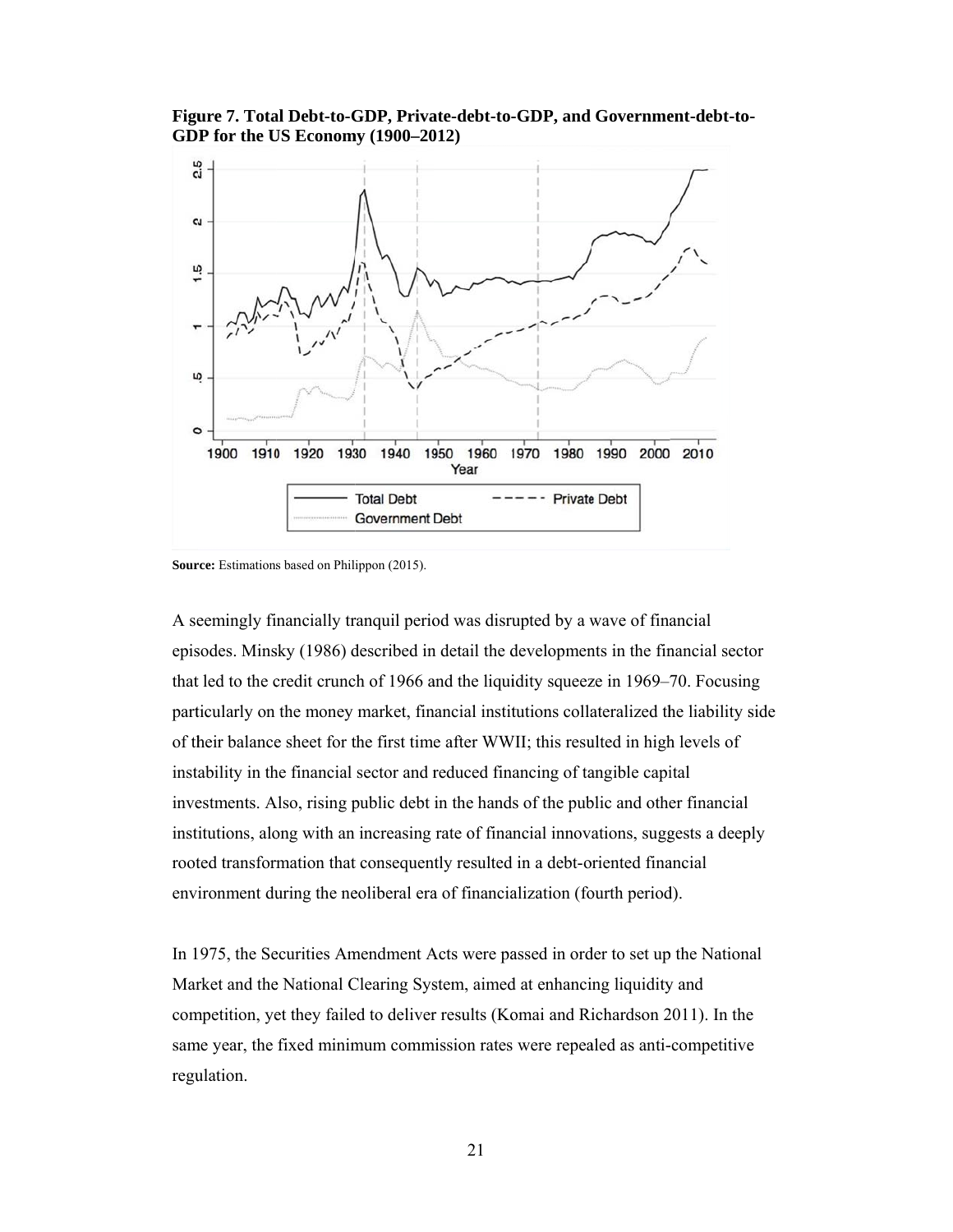In the 1980s, a large-scale deregulation process took place, with the Glass-Steagall Act being gradually relaxed by the Fed<sup>5</sup> and eventually repealed in 1996<sup>6</sup> (Crawford 2011). At the same time, US financial institutions, keen on becoming aggressively competetive on a global scale, lobbied for loose regulation (Komai and Richardson 2011). Finally, the reform of FDIC to FDICIA (Federal Deposit Insurance Corporation Improvement Act), in 1991, institutionalized the "too big to fail" doctrine (Komai and Richardson 2011). The remaining regulations were carried out on the basis of addressing moral hazard and information asymmetries.

#### *4.2.3. Household indebtedness*

Today, perhaps the most notable example of financial innovations affecting the macroeconomic environment is household credit. For instance, Palley (2007: 24) suggests that:

> Borrowing is also supported by steady financial innovation that ensures a flow of new financial products allowing increased leverage and widening the range of assets that can be collateralized. Additionally, credit standards have been lowered in recent years, which has made credit even more easily available to households, firms, and financial investors.

Figure 8 depicts the fluctuations in household debt as a percentage of income throughout the 20th century. Household debt peaked at almost 60% of GDP in the early 1930s (the first period of financialization), a record that had not been surpassed until the mid-1980s. Later on, the accumulation of secured debt progressed sharply and reached a peak at the origins of the subprime crisis, when mortgage borrowing collapsed along with real estate prices.

It was the early 1900s that gave birth to what is known today as modern "consumer credit." As reported by Feretti (2008: 17), two innovations in consumer credit, identified during the 1920s were the following: "a peculiar method for credit based on the instalment plan, where money is lent or a good is sold on the condition that the borrower or purchaser repays the loan with fixed payments to be made at regular

 $\overline{a}$ 

 $<sup>5</sup>$  According to Crawford (2011) the Fed reinterpreted the Act in the 1980s, allowing commercial banks</sup> to have 5% gains from holding securities. The threshold was further relaxed to 10% by the end of the decade and in 1996 the margin was set to 25%.

<sup>6</sup> Officially the Glass-Steagall Act was abandoned in 1998.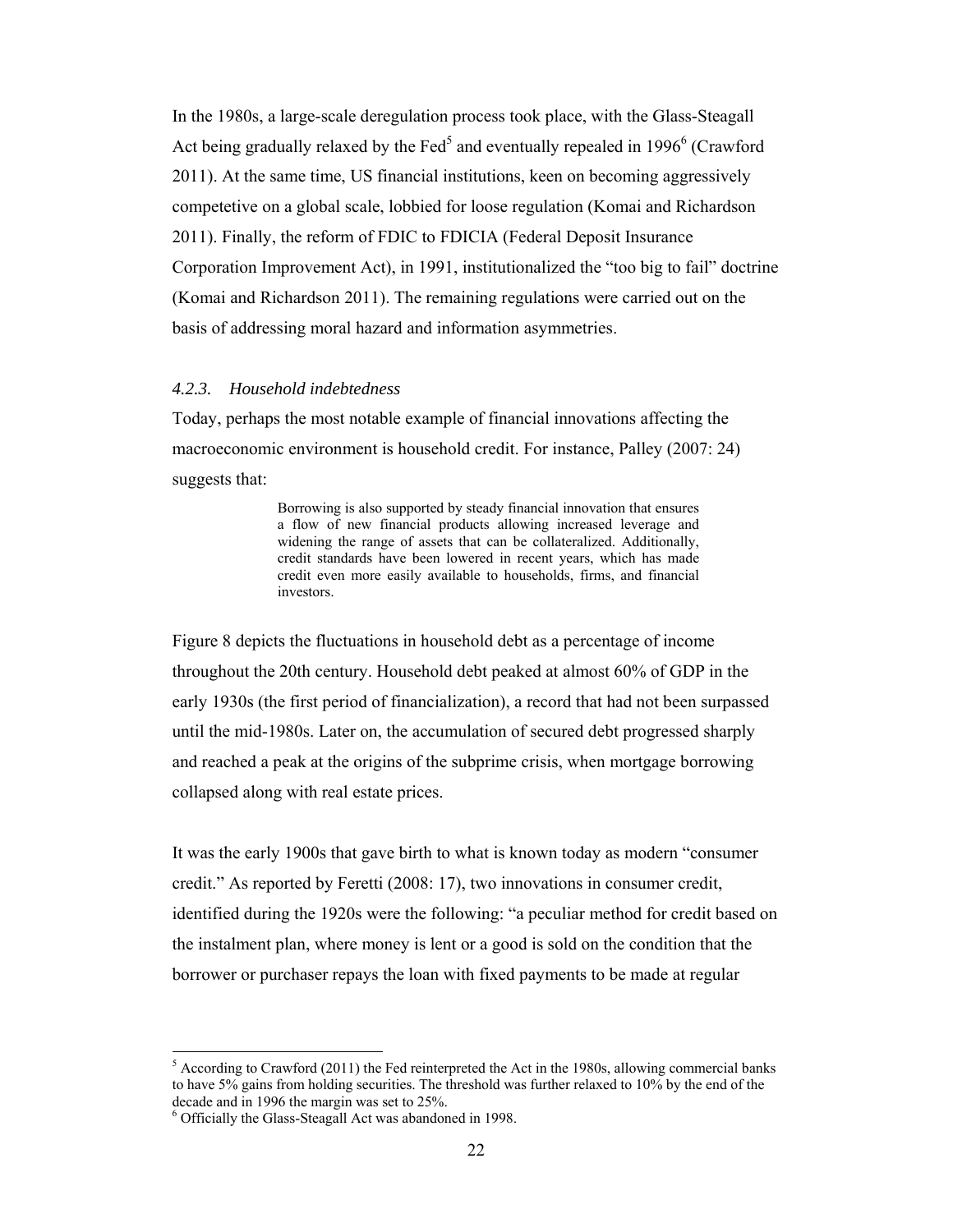times over a specified period" and "an array of particular sources of credit other than the traditional historic pawnbrokers and/or illegal money lenders."



Figure 8. Household Debt to GDP and Income Inequality for the US Economy  $(1912 - 2012)$ 

Source: Estimations based on Philippon (2015) and The World Top Income Database.

The levels of household credit in the economy were also noteworthy in the early 1930s. As Calder (1999: 18) indicates:

> American household finance was remade after 1915 [leading to...] rising level[s] of consumer debt [...] personal debt increased at rates well ahead of the rate of population growth [...] From 1920 to 1929, the volume of consumer debt soared upward 131 percent, from \$3.3 billion to \$7.6 billion outstanding. The Depression interrupted this rising curve, but by 1937 consumer debt reached its pre-Depression levels and continued rising upwards, until it was halted by credit controls during World War II.

However, in contrast to today's consumer borrowing, debt was hardly used for consumption of nonessential things or goods of minimum value. Instead, it was primarily used for purchases of assets with increasing value or with productive purposes (Feretti 2008).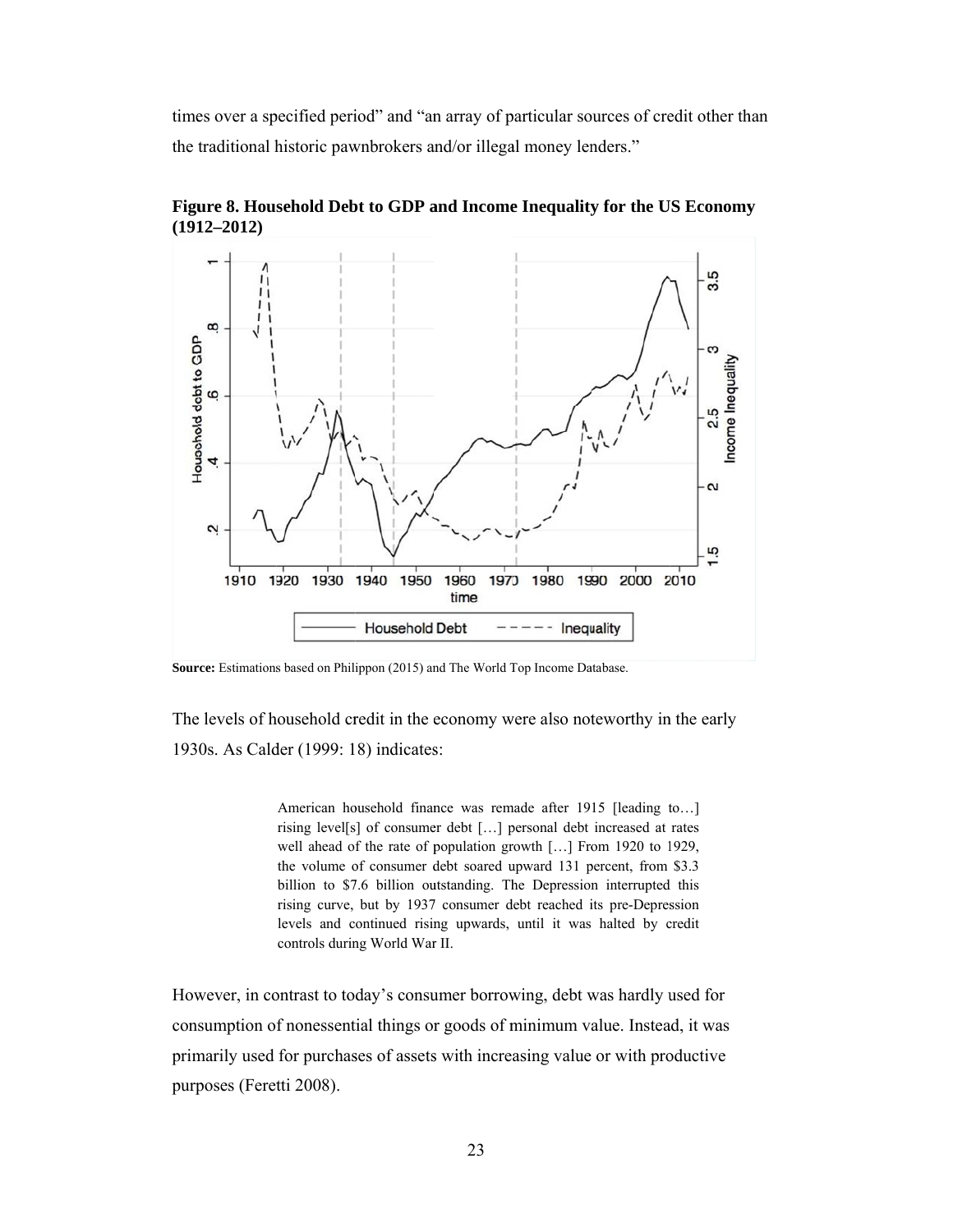Possibly the most notable innovation boosting household credit is the promotion of risk management techniques. Asymmetric information (moral hazard and adverse selection) in the credit market reduces lenders' ability to estimate the capacity of borrowers to service their debts. Indeed, the primary aim of risk management is to handle this risk of default (Langley 2008). As such, risk management allows for greater credit expansion with supposedly minimal risk to the resilience of the financial system.

Until the third period under examination, the risks involved in the process of collateralized and consumer borrowing were monitored primarily through relational and "face-to-face practices" (Leyshon and Thrift 1999). Contemporary techniques in risk management (e.g., credit reporting and scoring) removed the physical proximity hitherto required for managing such uncertainties (Guseva and Rona-Tas 2001; Marron 2007). A typical example of higher sophistication in the credit market is the launch of risk-based pricing, in other words, the tailoring of the loan's price to a borrower's probability of default, with the borrower's probability being estimated upon their past credit records. Lastly, advancements in marketing techniques for advertising financial products increased the customer base of banks and other financial institutions (Bertrand et al. 2010).

Indeed, financial liberalization played a large role in unlocking the landscape so that financial innovations could come into play. A direct effect of financial liberalization was the large-scale removal of credit constraints for a big portion of households. The process of removing credit constraints was termed the "democratization of credit" by former Federal Reserve Governor Lawrence Lindsey in 1997, as it reflects the increasingly wider access to credit by middle- and lower-income households. While the extent to which credit constraints are binding varies over time, across countries, and across financial institutions within each country, their presence has a considerable effect on the composition and magnitude of debt holdings on balance sheets of households (Kent, Ossolinski, and Willard 2007).

24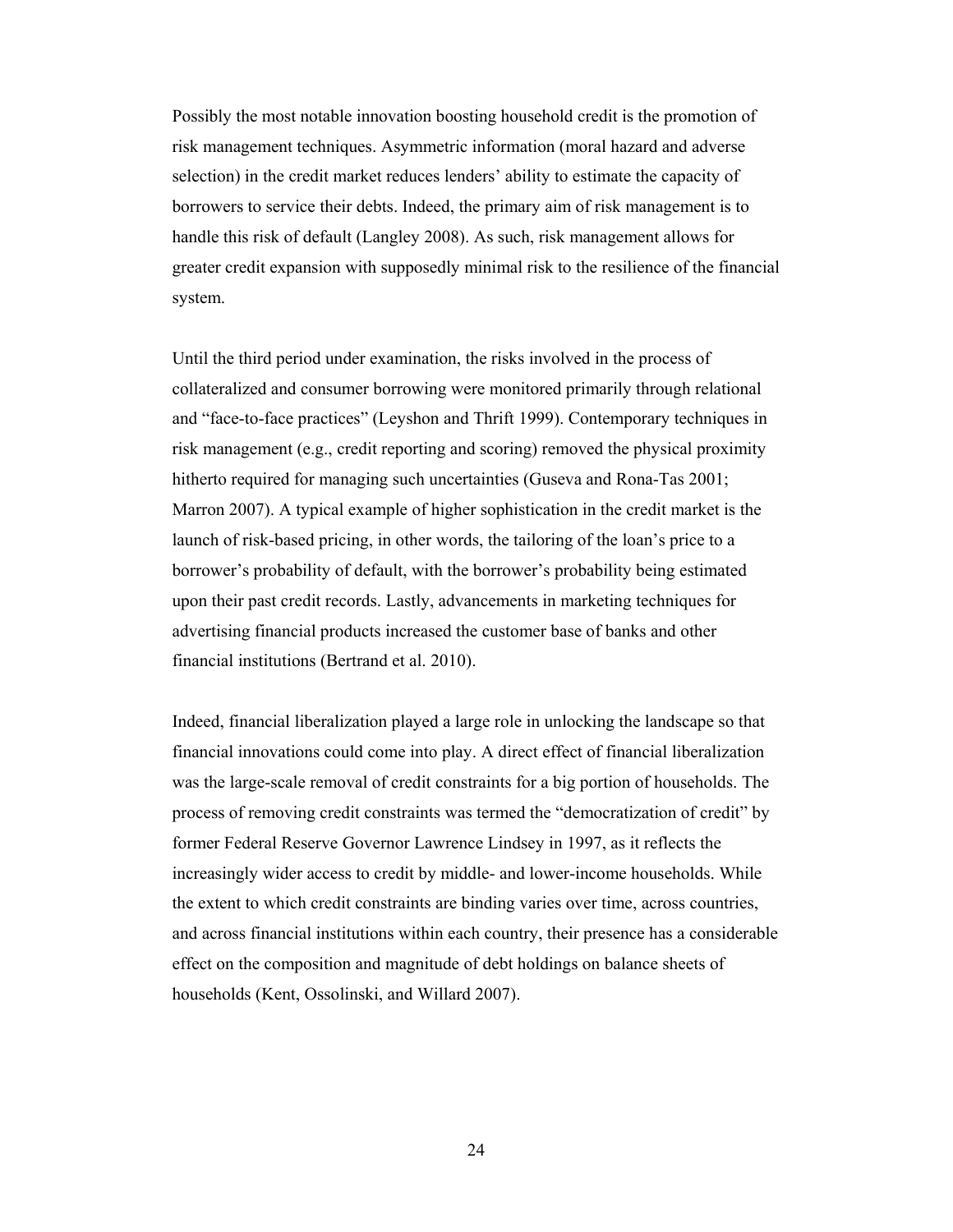## **4.3. Fiscal and Monetary Policy**

In this subsection, we examine monetary and fiscal policy with respect to the financialization process. In particular, we assess the role of fiscal policy in promoting full employment and question whether monetary policy has been accommodative to the financial sector.

In the first period under examination, the global monetary system was dictated by the "gold standard," which included movements of gold between central banks, as a response to international non-financial transactions (Eichengreen and Temin 1997). The aim of the gold standard was to secure price stability and constrain fiscal expansion, reflecting "the mentality and the type of conduct of [...] economic elites" (Eichengreen and Temin 1997).

This condition had a considerable effect on the money supply and the balance sheet of the central banks. As shown by Godley and Lavoie (2007), the system favored the exporting countries, since a deficit in the current account of the importing country implied a reduction of gold reserves of the central bank, which ought to be counterbalanced by an increase in the Treasury bills held by the central bank. This effect gave rise to the twin deficit phenomenon in the importing countries. Given that governments did not favor budget deficits, another option for rebalancing the current account was deflating the economy, with the main burden being laid upon wages, as was the case before WWI (Eichengreen and Temin 1997).

In the US, the lack of a central monetary authority controlled by the government prior to 1913 allows us to safely assume that the interests of the financial sector were *de facto* accommodated. Financial regulation, carried out by the state governments, could be hardly thought of as effective (Komai and Richardson 2011). In regards to foreign competition and imposed imbalances by the gold standard framework, the current account deficit at the turn of the century was reversed to a surplus in the run-up to WWI, since UK's major supplier of war machinery was the US (Arrighi 1994). This tendency was further heightened after WWI when the US experienced massive inflows of capital due to its strong productivity growth as compared to major European countries, as well as the uncertainty created by the inability of the latter to honor their debt commitments (Arrighi 1994).

25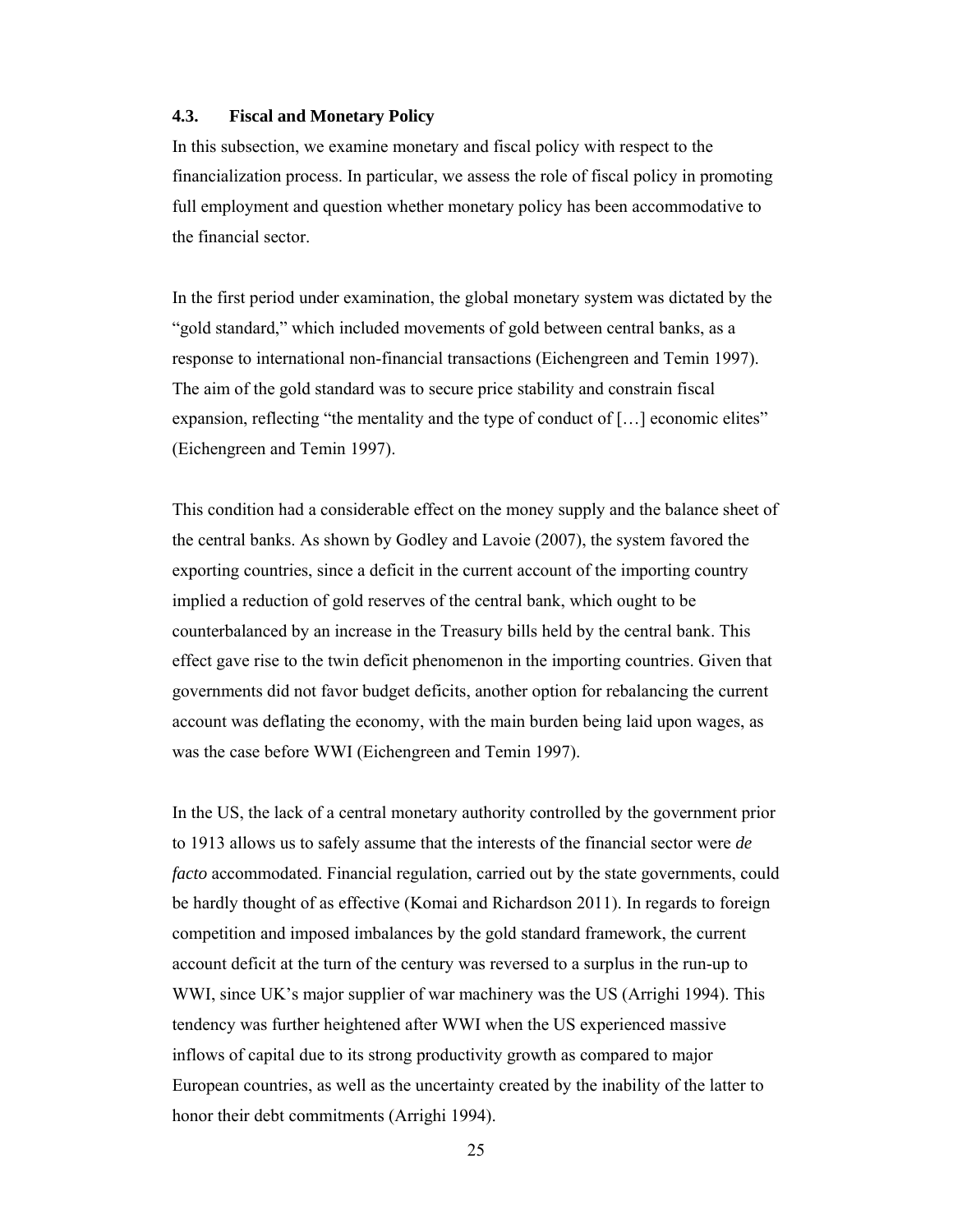In this context, the specific conditions of that time favored the US financial sector; however, in terms of monetary policy, the outcome is ambiguous. Although there are considerable elements in favor of an accommodative monetary policy, they arguably do not suffice to reach reliable conclusions. Nevertheless, in regards to fiscal policy, non-commitment to full employment was clearly evident.

The fiscal policy inaugurated under the leadership of Franklin Roosevelt in 1933 marked a regime change in terms of policy goals, when a set of acts was implemented to combat recession and unemployment. According to Papadimitriou (2008), these fiscal interventions were a close approximation to an employer of last resort policy, even though they did not succeed in rendering the demand for labor inelastic.

After WWII, the new system that emerged under the Bretton Woods Conference agreement, reflected the dominance of the dollar currency and, hence of the Fed in the global monetary framework. The agreement was accompanied by a set of policy goals, in which the maintenance of full employment had a central role, while the monetary policy was bound to serve the fiscal (Marglin and Schor 1990). Particularly for the US, we observe a clear detachment from processes related to financialization.

Nevertheless, the collapse of Bretton Woods brought flexible exchange rates, while the new political agendas set forth by Thatcher and Reagan in the 1980s gradually led to central bank independence, zero inflation targeting, and the abandonment of full employment.

According to Palley (1999: 106) central banks were characterized by a clear deflationary policy bias. Given that the majority of the board members were previously employed in the financial sector, the institutionalization of central bank independence implied the promotion of financial interests by the monetary policy. In addition, Palley (1999: 120) refers to three regimes of monetary policy in a Phillips curve: a) high inflation and low unemployment, which implies high bargaining power for labor, b) moderate inflation and unemployment, which boosts aggregate demand in the short-run, with moderate inflation reflecting sufficient demand; and c) low inflation with high unemployment, which favors the financial sector. In this context,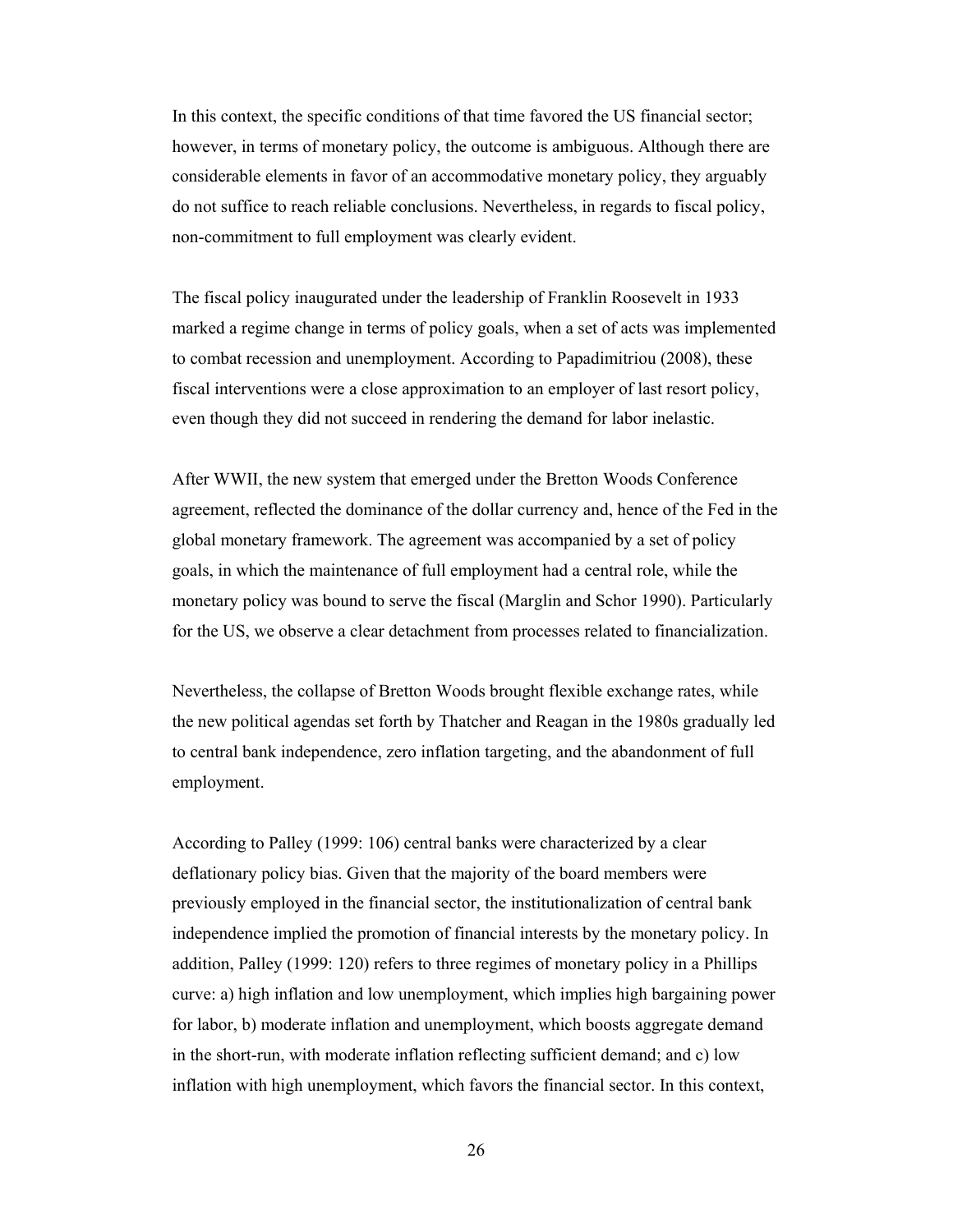zero inflation policies and central bank independence promote the interests of the financial sector against labor and productive capital.

Overall, the fiscal and monetary framework of conducting policy experienced dramatic changes within the 20th century, where a phase of free market orientation was succeeded by a policy regime in which the fiscal instruments had a critical role in economic activity. The roots of this change are traced both in the economic and the political sphere; however, free market orientation resurged in the latest phase of financialization, with its main features in terms of policymaking resembling those in the early 1900s.

# **5. ASSESSING THE FINANCIALIZATION PROCESS IN THE US ECONOMY DURING THE 20th CENTURY**

In this section, we evaluate the preceding analysis to formulate an argument in favor of or against the existence of financialization in the periods under consideration.

Before taking a final step in our analysis, we examine a last condition for the aggregate economy, related to the leverage structures of banks and corporations. In particular, we follow the notion provided by the two most distinguished authors of the Old Institutionalist School, namely Veblen (1904) and Minsky (1986), who both highlighted the inner tendency of the macrofinancial system towards financial fragility, due to the imposition of increasing leverage, which renders the economic system prone to financial collapse (Argitis 2013).

Figures  $9a^7$  and 9b present the leverage ratios of the non-financial corporations and the banking sector.<sup>8</sup> It is evident that both sectors follow a similar pattern in terms of building leverage structures: enormous debt in the first period, equally massive deleveraging in the second, upwards tendency of leverage in the third that continues

 $\overline{a}$ 

 $<sup>7</sup>$  The sample period of the leverage ratio of non-financial corporations does not cover the whole last</sup> phase of financialization, yet the upward trend is quite obvious.<br><sup>8</sup> With recreat to the leverage ratio of the hapking sector, we foll

With respect to the leverage ratio of the banking sector, we follow the definition of Schularick and Taylor (2012).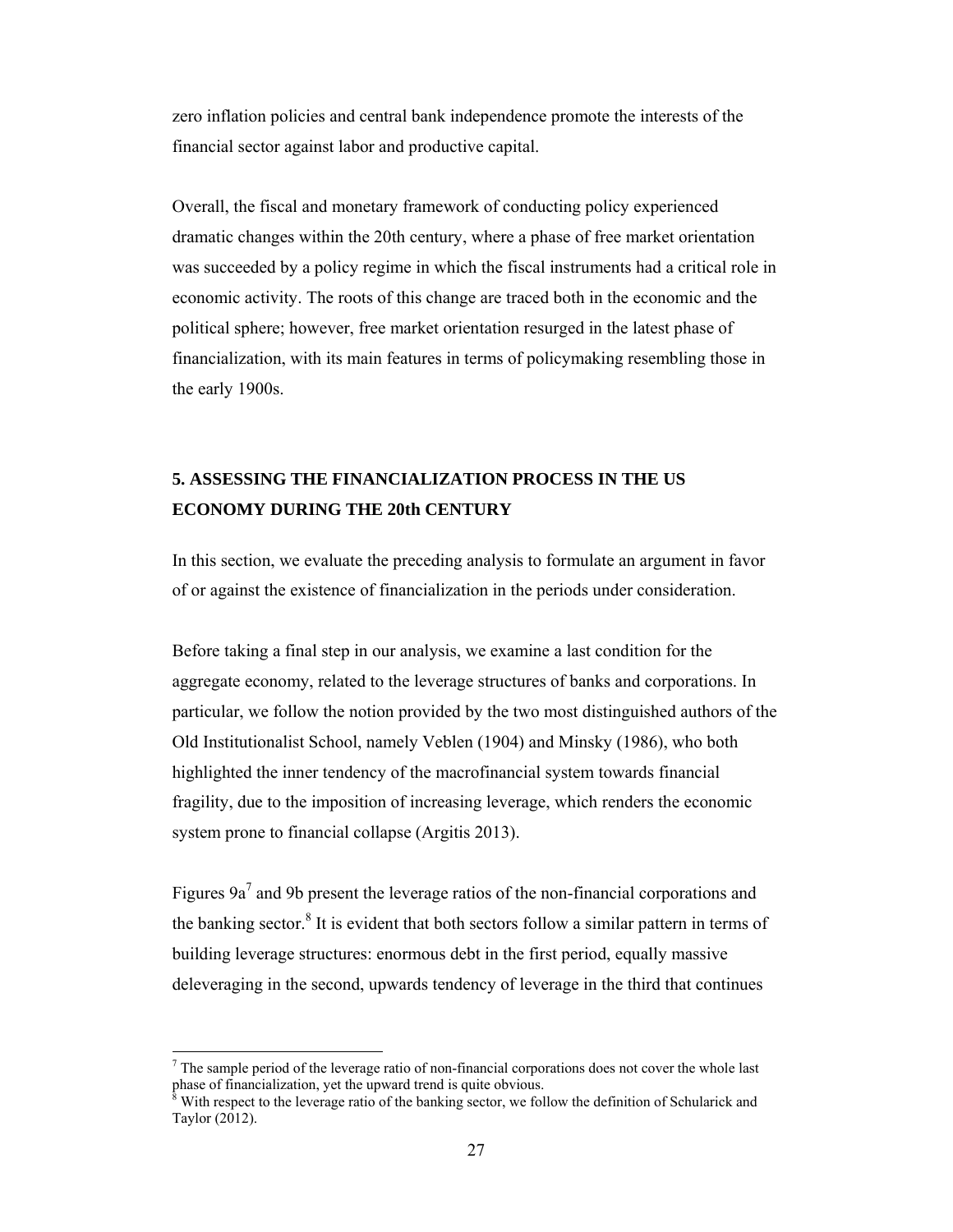in the last period, reaching unprecedented levels and thus dramatically increasing financial fragility.



Figure 9a. Leverage Ratio of US Non-financial Corporations (1926–96)

Source: Estimations based on Schularick and Taylor (2012).

Figure 9b. Leverage Ratio of the US Banking Sector (1900–2010)



Source: Estimations based on Schularick and Taylor (2012).

Figure 10 presents the frequency of financial crises between 1870 and 2012. Although it refers to financial crises on a global scale, the importance of the US financial sector in the global economy during the 20th century is such that most of the important financial episodes were domestic. In particular, the most severe financial crises (those of 1906–07, 1929, and 2007–08) occurred in the US. It is worth noting that the lowleverage period, evident in figures 9a and 9b, coincides with financial tranquility, and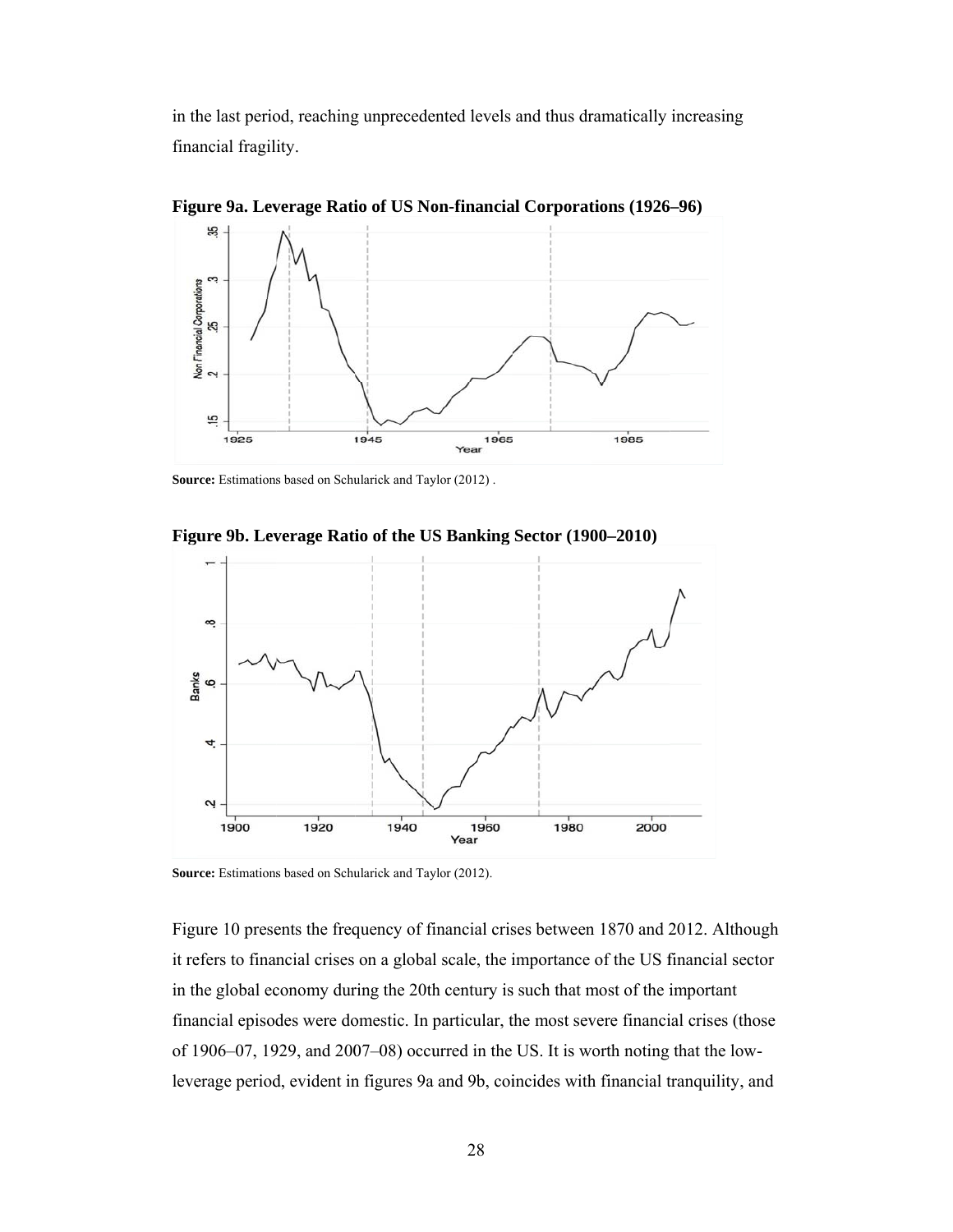is located mainly in the Golden Age, thus providing evidence for Veblen's and Minsky's analyses.



Figure 10. Global Financial Crises (1870–2012)

Table 4 presents our findings. Each row denotes a charachteristic of financialization and each column the corresponding period. Note that the bar in the cells indicates that the examination of data and characteristics could not provide conclusive results. It is straightforward from the table that during the first period under consideration key features of financialization (such as the dominance of the financial sector over the economic activity, financial deregulation, shareholder value orientation, and household indebtedness with distributional effects) were already in place, thus justifying the notion of a period of early financialization. In the third period, the conditions are clearly reversed, with most features highlighting the ongoing process of definancialization. The end of the Golden Age initiated a second wave of financialization in the final period under consideration, in a more concrete form, as is evidenced in the last column of table 4.

**Source:** Estimations based on Schularick and Taylor (2012).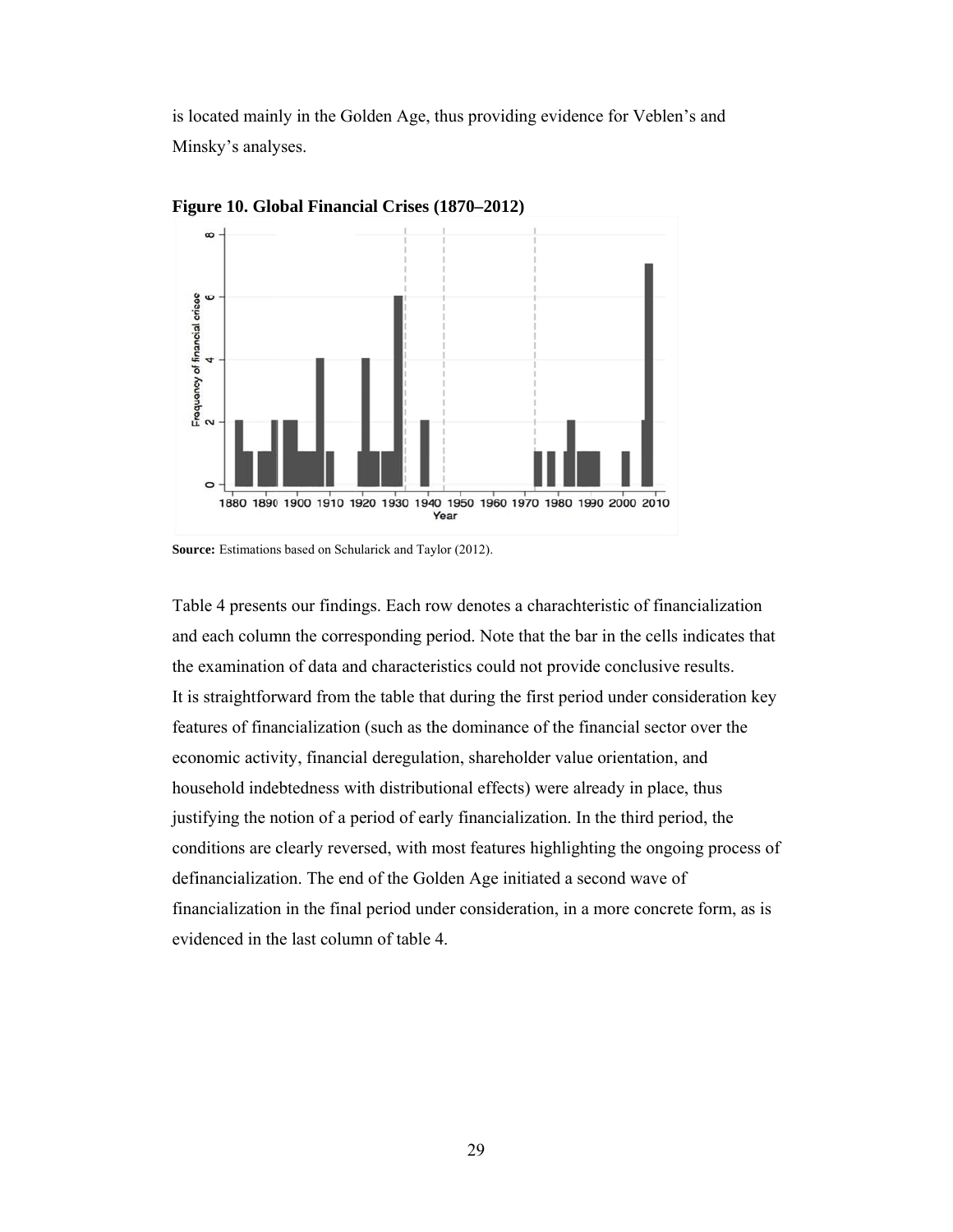|                                                                  | <b>1st Period</b><br>2nd Period |                              | 3rd Period     | <b>4th Period</b> |
|------------------------------------------------------------------|---------------------------------|------------------------------|----------------|-------------------|
|                                                                  | $(1900 - 33)$                   | $(1934 - 40)$                | $(1945 - 73)$  | $(1974 - 2010)$   |
| Dominance of<br><b>Financial Sector</b>                          | Yes                             |                              | No             | Yes               |
| <b>Income share/Size of</b><br>the Financial Sector              | Moderate High                   | Moderate Low                 | Moderate Low   | High              |
| <b>Financial Regulation</b>                                      | N <sub>0</sub>                  | Yes                          | Yes            | N <sub>0</sub>    |
| <b>Shareholder Value</b><br><b>Orientation</b>                   | Yes                             |                              | No             | Yes               |
| <b>Intensity of Financial</b><br><b>Innovation</b>               | Moderate                        | Moderate                     | High           | High              |
| <b>Household</b><br><b>Indebtedness</b>                          | Moderate High                   | Low                          | Moderate       | High              |
| <b>Income Inequality</b>                                         | High                            | Low                          | Low            | High              |
| <b>Commitment to Full</b><br><b>Employment</b>                   | N <sub>0</sub>                  | Yes                          | Yes            | N <sub>0</sub>    |
| <b>Low Inflation</b><br><b>Targeting</b>                         | ۰                               | $\qquad \qquad \blacksquare$ | N <sub>0</sub> | Yes               |
| Leverage<br><b>Structures/Inclination</b><br>to Financial Crises | High                            | Low                          | Low            | High              |

**Table 4. Evidence for Financialization** 

#### **6. CONCLUDING REMARKS**

This paper explored the process of financialization throughout the last century and provided evidence of its deep roots in the beginning of the 20th century. In order to carry out our analysis, we divided our sample period into four distinct phases: the first period ends with the initiation of New Deal in 1933, the second covers the remainder of the 1930s until the outbreak of WWII, the third is the Golden Age (1945–73), and the fourth refers to the neoliberal phase of capitalism, following the oil crisis of 1973 and the beginning of financial deregulation in the US.

The resemblance in the conditions between the first and the fourth period is remarkable. In spite of institutional and formal differences, the presence of primary indicators of financialization, as discussed in this paper, satisfy our main hypothesis, which is that the first period under consideration indeed constitutes an early form of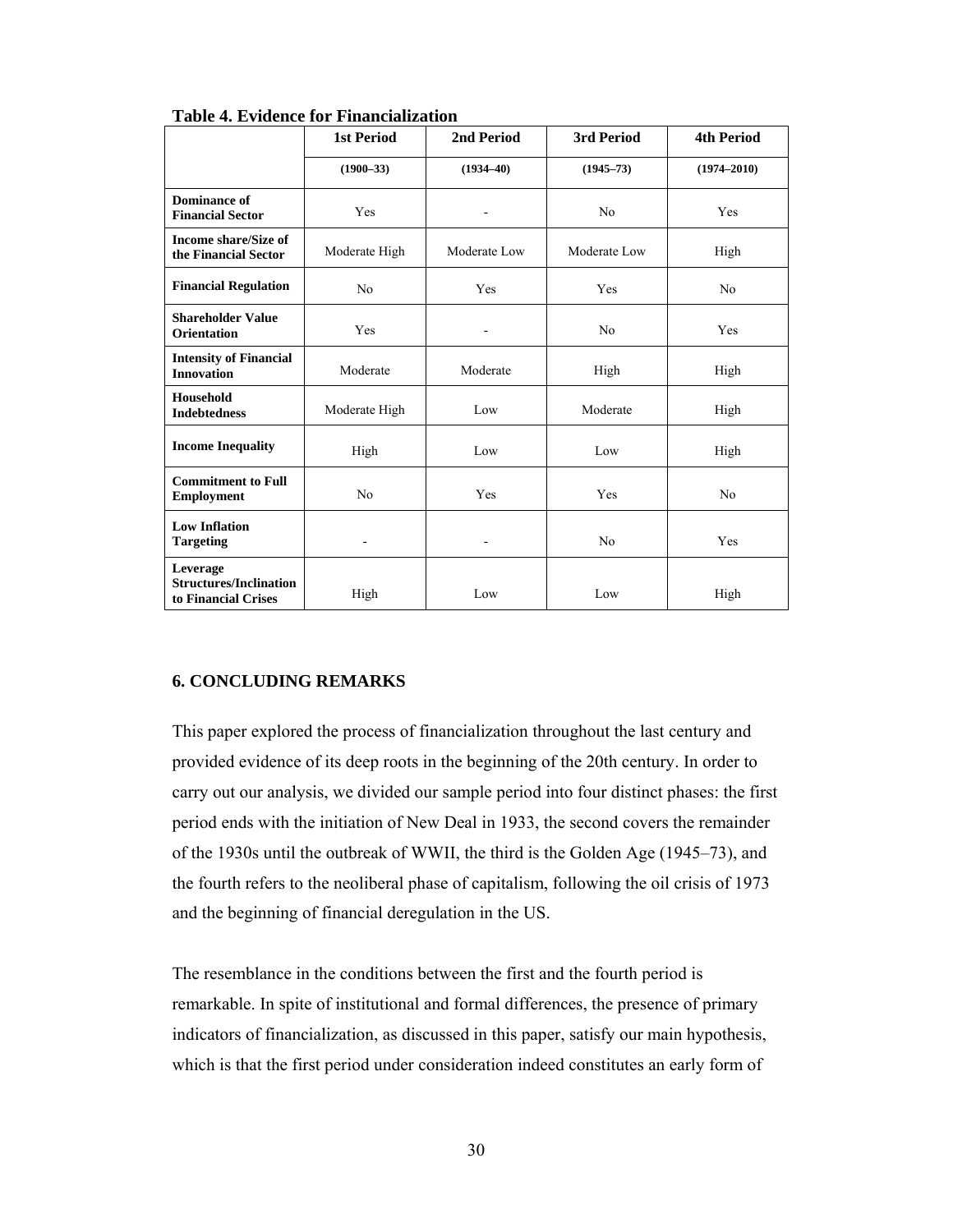financialization. The second period can be viewed as a transitional phase to definancialization, which occurred in the third period under our consideration.

We have shown that the income share of the financial sector rises considerably in the first and the last period, while being significantly lower in the second and third periods.

Pressure on managers to attain short-term profits, contrary to the firms' long-run growth, was evident both at the beginning of the 20th century and in the modern period. This condition has a severe impact on the financial stability of the economic system, since it reduces fixed capital formation or pushes the leverage ratios upwards, inducing financial fragility.

It seems also that financial innovations, which historically constitute a means for the financial system to avoid regulation and thus a significant feature of financialization, do not work in a vacuum. We showed that the rate of growth of financial patents and innovations grew at a steady pace throughout the 20th century. Of utmost importance, however, is whether the implemented regulatory framework allows financial intermediaries to apply new technologies in order to skirt regulation. In line with Minsky (1986), we strongly argue that the adoption of new technologies in finance ought to be backed by an institutional regulatory framework, and properly addressed by promoting regulation as a dynamic process.

There are also significant discrepancies in terms of economic policy between the four periods under examination. For example, the full employment goal was a key priority for policymakers in the second and the third period. Additionally, the dominance of the productive sector and the strengthening of unions are also key features of the third period of definancialization. In advance, monetary policy conducted under a financialized regime, as is the case in the fourth period, emphasizes in the interests of the financial sector, while neglecting those of the productive sector and the working class. In full contrast, monetary policy in the third period aimed to support fiscal stimulus, and therefore enhanced aggregate demand.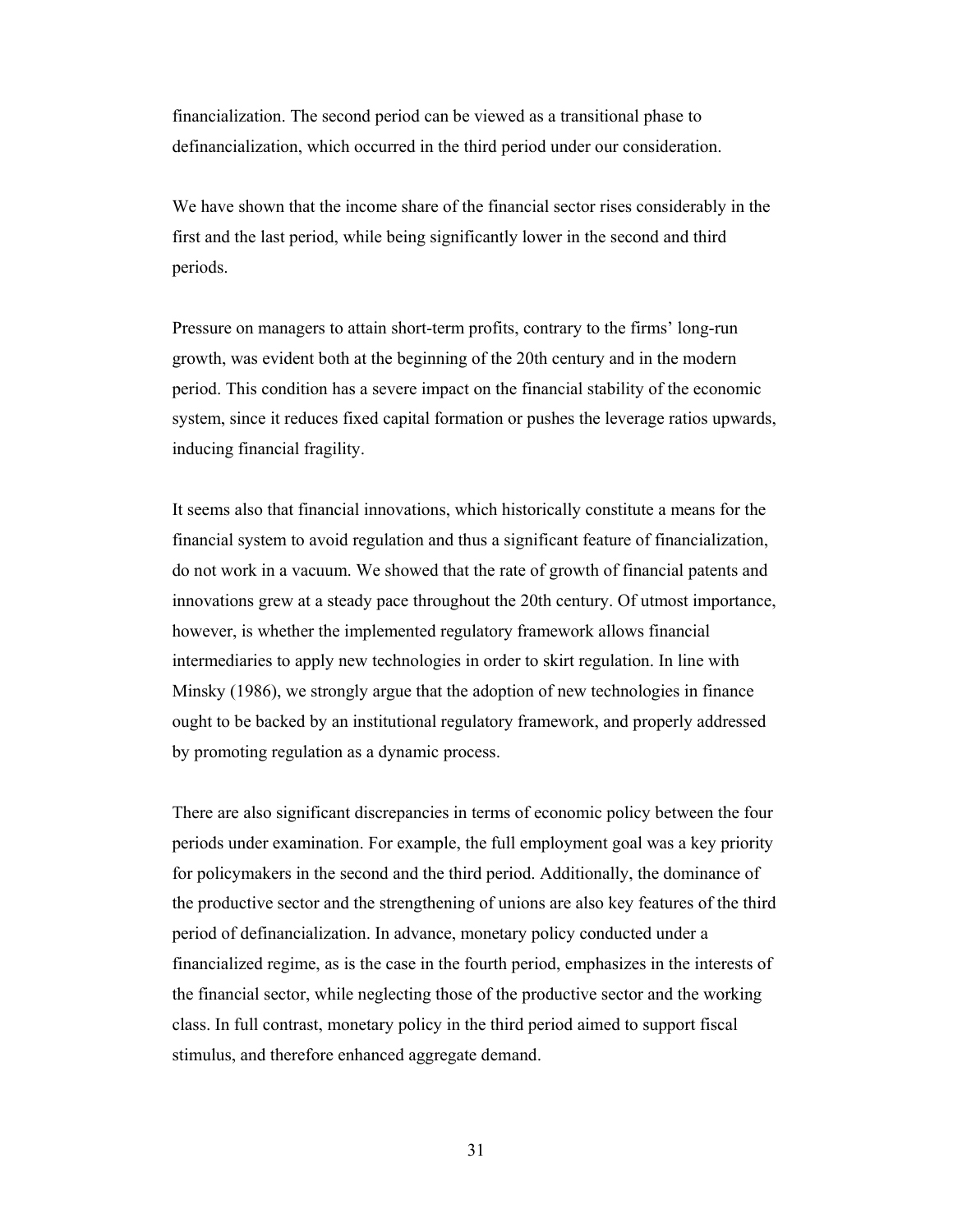Lastly, the first and especially the last period of financialization shows tremendous rises in the levels of household credit, while in the second and third periods the levels are moderate. Apart from the purely economic outcomes, such as households ending up indebted and financially fragile, this issue becomes critical when considered as an infringement on the cultural setting of the society, with households being bound to the interests of the financial sector. Further, more vast accumulation of household debt leads to financial booms and busts, such as the ones the US witnessed in 2007. Therefore, the need for regulation is also evident in this domain as well.

This paper shows that financialization is not a modern facet of neoliberal capitalism, but a multidimensional process present throughout the 20th century, whose destabilizing consequesnces can only be moderated by appropriate policies and institutional changes, possibly similar to those implemented during the Golden Age of Capitalism.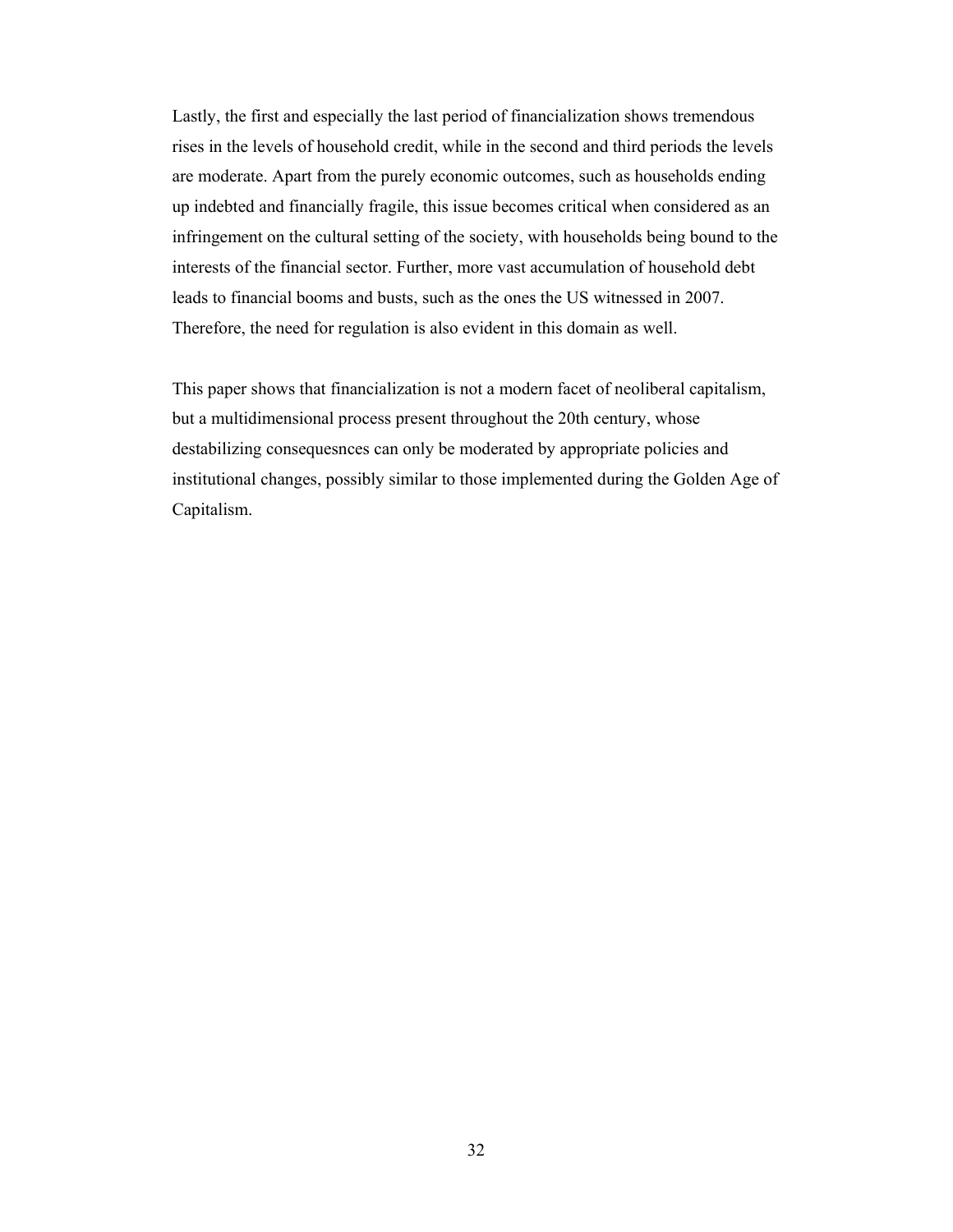### **REFERENCES**

- Aglietta, M. and R. Breton. 2001. "Financial systems, corporate control and capital accumulation." *Economy and Society* 30(4): 433–66.
- Argitis, G. 2013. "Veblenian and Minskian Financial Markets." *European Journal of Economics and Economic Policies: Intervention* 10(1): 28–43.
- Arrighi, G. 1994. *The Long Twentieth Century: Money, Power and the Origins of Our Times*. London: Verso.
- Baker, M., and J. Wurgler. 2000. "The Equity Share in New Issues and Aggregate Stock Returns." *The Journal of Finance* 55(5): 2219–57.
- Bernstein, P.L. 1996. *Against the Gods: The Remarkable Story of Risk.* Chichester: John Wiley.
- Bertrand, M., D. Karlan, S. Mullainathan, E. Shafir, and J. Zinman. 2010. "What's Advertising Content Worth? Evidence from a Consumer Credit Marketing Field Experiment." *Quarterly Journal of Economics* 125(1): 263–306.
- Bhaduri, A. 2011. "Financialization in the Light of Keynesian Theory." *PSL Quarterly Review* 64(256): 7–21.
- Bhaduri, A., K. Laski, and M. Riese. 2006. "A Model of Interaction Between the Virtual and the Real Economy." *Metroeconomica* 57: 412–27.
- Boyer, R. 2000. "Is a Finance-led Growth Regime a Viable Alternative to Fordism? A Preliminary Analysis." *Economy and Society* 29(1): 111–45.
- Calder, L. 1999. *Financing the American Dream: A Cultural History of Consumer Credit.* Princeton, NJ: Princeton University Press.
- Crawford, C. 2011. "The Repeal of the Glass-Steagall Act and the Current Financial Crisis." *Journal of Business & Economics Research* 9(1): 127–34.
- Cutler, T. and B. Waine. 2010. "Social insecurity and the retreat from social democracy: occupational welfare in the long boom and financialization." *Review of International Political Economy* 8(1): 96–117.
- Dallery, T. 2008. "Post-Keynesian Theories of the Firm Under Financialization." *Review of Radical Political Economics* 41(4): 492–515.
- De Long, J.B. 1991. "Did J.P. Morgan's Men Add Value? An Economist's Perspective on Financial Capitalism." in P. Temin (ed.), *Inside the Business Enterprise: Historical Perspectives on the Use of Information*. Chicago: University of Chicago Press.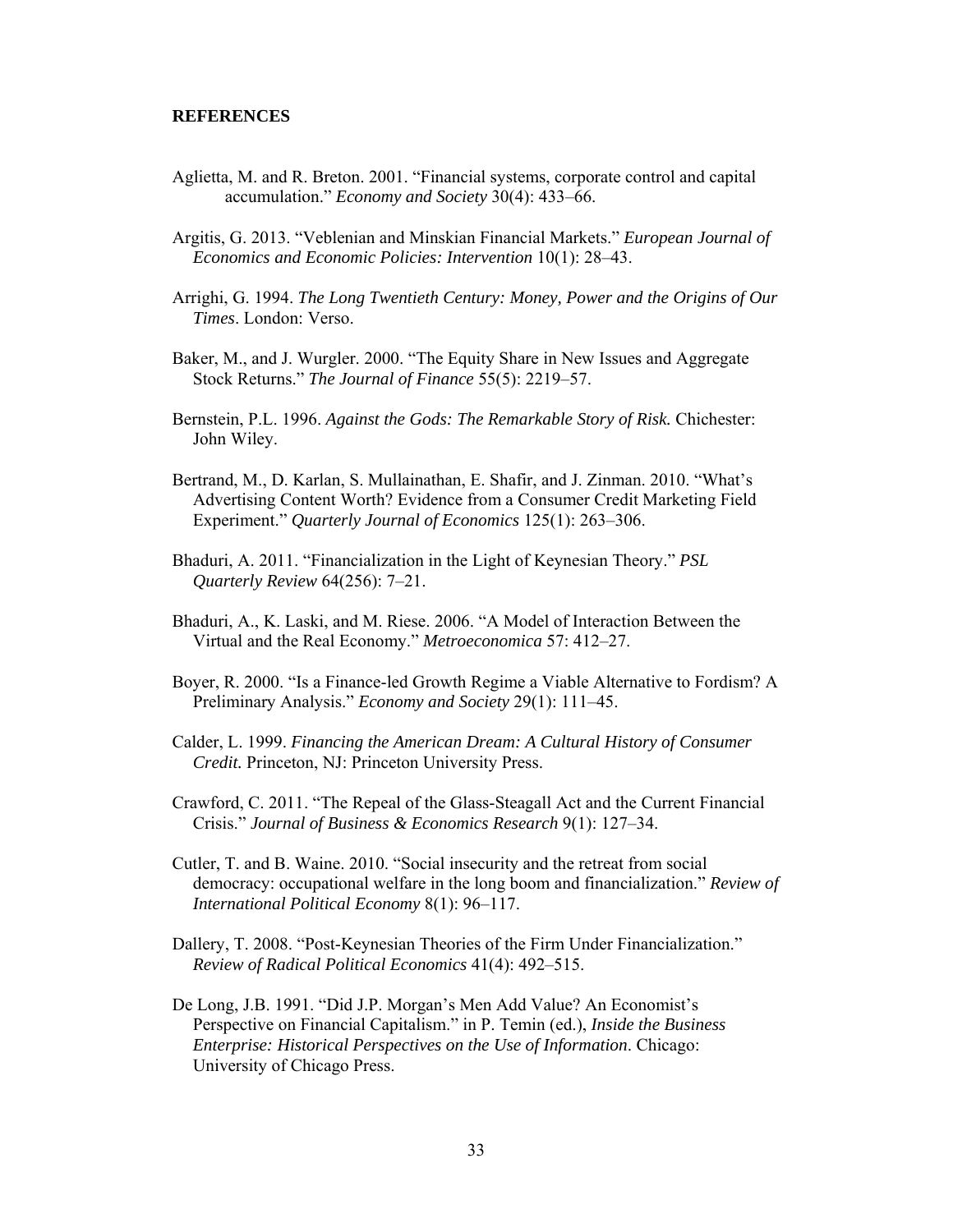- Dumenil, G., and D. Levy. 2002. "The Profit Rate: Where and How Much Did it Fall? Did it Recover? (USA 1948–2000)." *Review of Radical Political Economy*  34: 437–61.
- Dumenil, G., and D. Levy. 2011. *The Crisis of Neoliberalism.* London and Cambridge, MA: Harvard University Press.
- Dutt, A.K. 2005. "Conspicuous Consumption, Consumer Debt and Economic Growth." In M. Setterfield (ed.), *Interactions in Analytical Political Economy. Theory, Policy and Applications*. New York: M.E. Sharpe.
- Dymski, G. 1991. "From Schumpeterian Credit Flows to Minskian Fragility: The Transformation of the US Banking System, 1927–1990." Mimeo. Department of Economics, University of Southern California.
- Eichengreen, B., and P. Temin. 1997. "The Gold Standard and the Great Depression." National Bureau of Economic Research, Working Paper No. 6060. Cambridge, MA: NBER.
- Epstein, G.A. 2001. "Financialization, Rentier Interests, and Central Bank Policy." Paper prepared for PERI Conference on "Financialization of the World Economy," December 7–8, University of Massachusetts, Amherst.
- Epstein, G.A. 2005. *Financialization and the world economy.* Northampton, MA: Edward Elgar.
- Epstein, G.A., and A. Jayadev. 2005. "The Rise of Rentier Incomes in OECD Countries: Financialization, Central Bank Policy and Labor Solidarity." in G.A. Epstein (ed.), *Financialization and the World Economy*. Northampton, MA: Edward Elgar.
- Ferretti, F. 2008. "A Historical Primer on Consumer Credit Reporting Systems: A Lesson for EU Policy Makers?" *International Journal of Communication Law and Policy* 12: 92–119.
- Froud, J., S. Johal, A. Leaver, and K. Williams. 2006. *Finanicalization and Strategy: Narrative and Numbers.* London and New York: Routledge.
- Godley, W., and M. Lavoie. 2007. *Monetary Economics: An Integrated Approach to Credit, Money, Income, Production and Wealth*. New York: Palgrave MacMillan.
- Graeber, D. 2011. *Debt: the first 5000 years.* London: Melville Press.
- Greenwood, R., and D. Scharfstein. 2013. "The Growth of Finance." *Journal of Economic Perspectives* 27(2): 3–28.
- Guseva, A., and A. Rona-Tas. 2001. "Uncertainty, risk, and trust: Russian and American credit card markets compared." *American Sociological Review* 66(5): 623–646.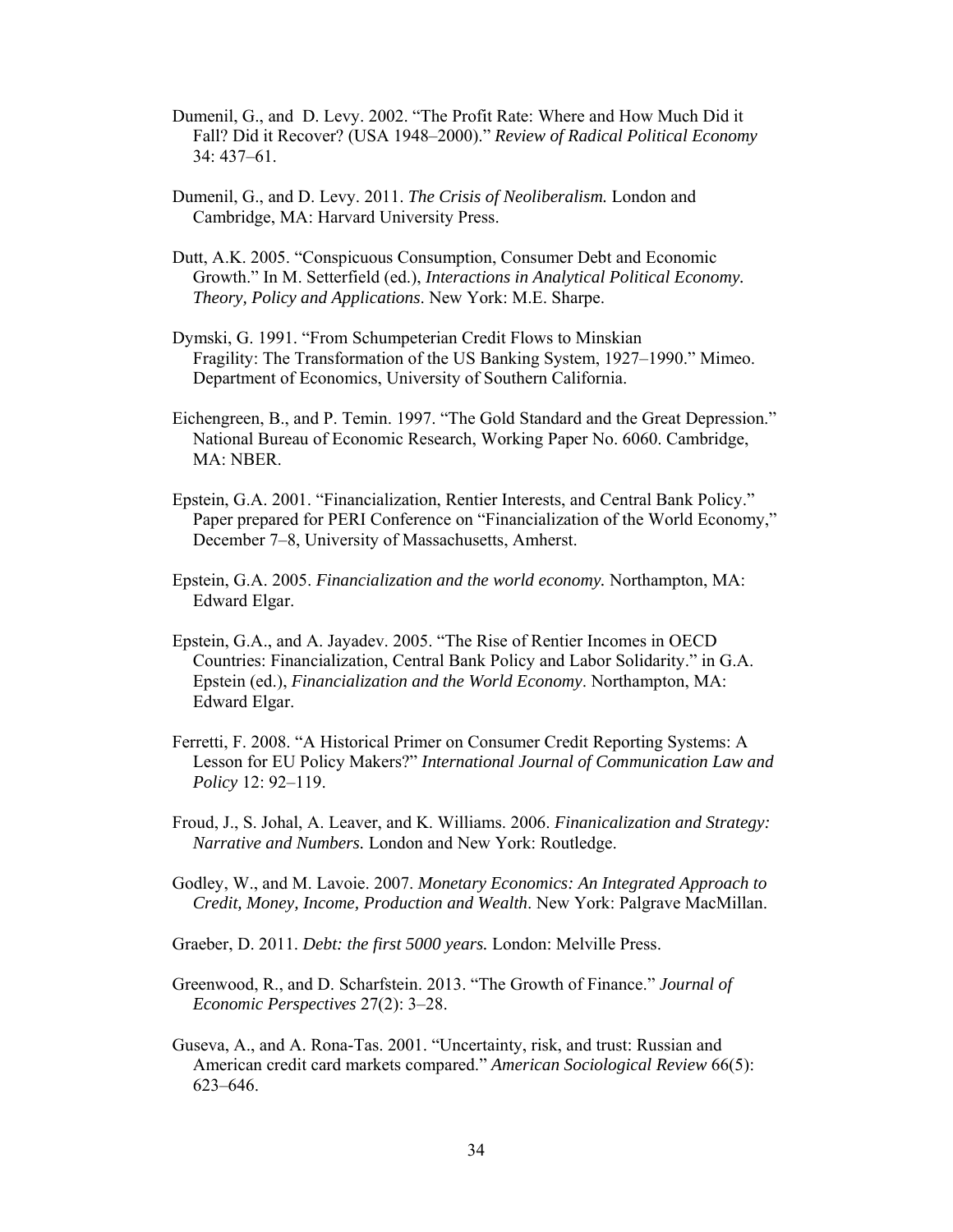- Hein, E. 2008. "Financialization in a Comparative Static, Stock-Flow Consistent Post-Kaleckian Distribution and Growth Model." IMK Macroeconomic Policy Institute, Working Paper, No 2008-21. Düsseldorf: Hans Böckler Foundation.
- Hein, E. 2009. "A (Post-)Keynesian Perspective on Financialization." IMK Macroeconomic Policy Institute, Studies, No 2009-1. Düsseldorf: Hans Böckler Foundation.
- Hein, E., and T. van Treeck. 2008. "Finanicalization in Post-Keynesian Models of Distribution and Growth—A Systematic Review." IMK Macroeocnomic Policy Institute, Working Paper No 2008-10. Düsseldorf: Hans Böckler Foundation.
- Hein, E., and M. Mundt. 2013. "Financialization, the Financial and Economic Crisis, and the Requirements and Potentials for Wage-led Recovery." In M. Lavoie and E. Stockhammer (eds.), *Wage-led Growth* Palgrave Macmillan UK.
- Hilferding, R. [1910] 1981. *Finance Capital: A Study of the Latest Phase of Capitalist Development*. London and Boston: Routledge and Kegan Paul.
- Jovanovic, B., and P.L. Rousseau. 2005. "General Purpose Technologies." *Handbook of Economic Growth* 1: 1181–1224.
- Kent, C., C. Ossolinski, and L. Willard. 2007. "Household Indebtedness: Sustainability and Risk." Paper Presented at the Reserve Bank of Australia "Financial System: Structure and Resilience" Conference, August.
- Keynes, J.M. 1936. *The General Theory of Employment, Interest and Money.* London and New York: Palgrave McMillan.
- King, R.G., and R. Levine. 1993. "Finance and Growth: Schumpeter Might Be Right." *Quarterly Journal of Economics* 108(3): 717–37.
- Komai, J., and G. Richardson 2011. "A Brief History of Regulations Regarding Financial Markets in the United States: 1789 to 2009." National Bureau of Economic Research, Working Paper No. 17443. Cambridge, MA: NBER.
- Krippner, G. 2005. "The Financialization of the American Economy." *Socioeconomic Review* 3(2): 173–208.
- Lavoie, M. 1995. "The Kaleckian Model of Growth and Distribution and Its Neo-Ricardian and Neo-Marxian Critiques." *Cambridge Journal of Economics* 19(6): 789–818.
- Langley, P. 2008. "Financialization and the Consumer Credit Boom." *Competition Change* 12(2): 133–47.
- Lazonick, W., and M. O'Sullivan. 2000. "Maximizing Shareholder Value: A New Ideology for Corporate Governance." *Economy and Society* 29(1): 13–35.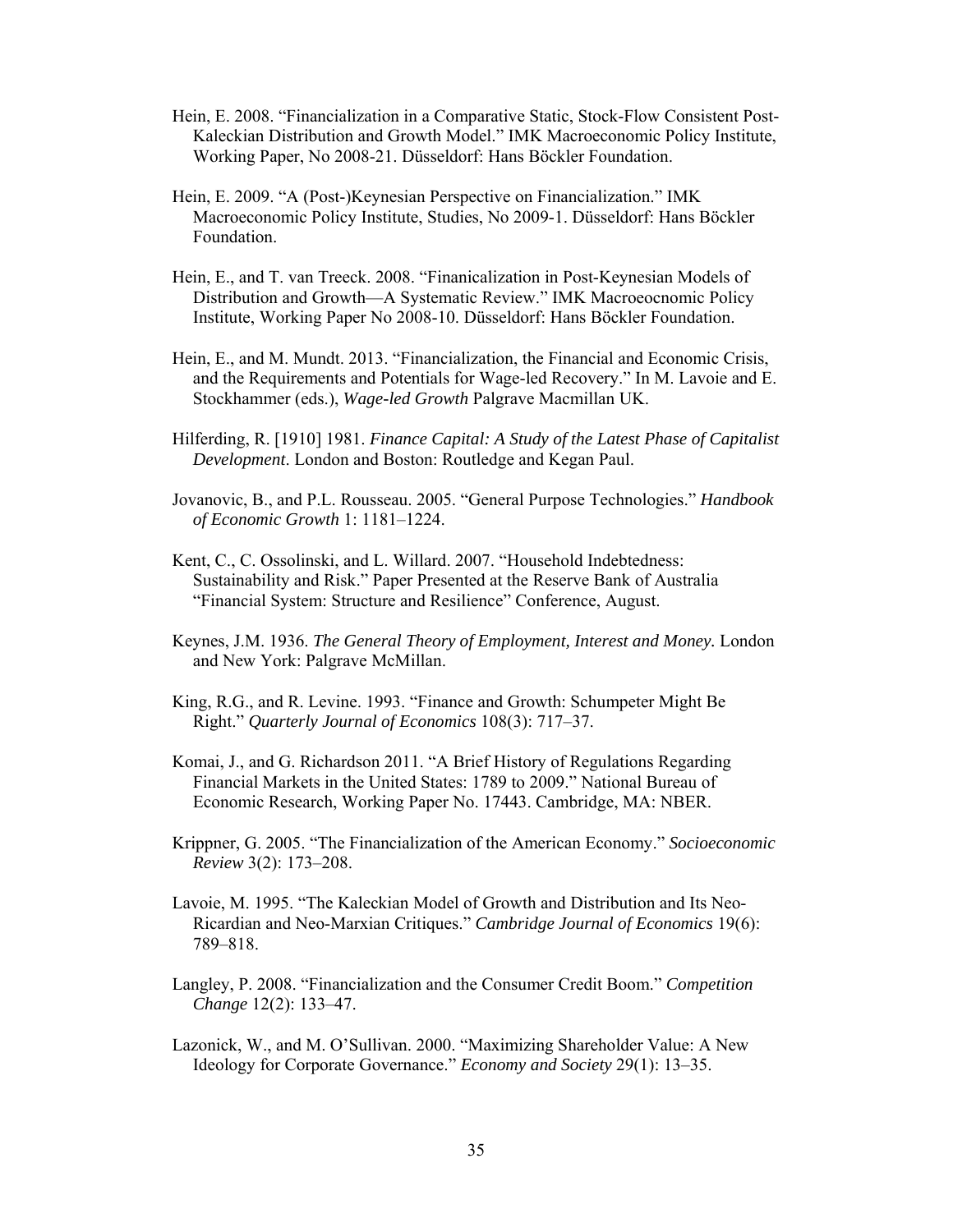- Lenin, V.I. [1916] 1988. *Imperialism, the Higher Stage of Capitalism: A Popular Outline*. New York: International Publishers.
- Leyshon, A., and N. Thrift. 1999. "Lists Come Alive: Electronic Systems of Knowledge and the Rise of Credit Scoring in Retail Banking." *Economy and Society* 28(3): 434–66.
- Marglin, S.A., and J. Schor. 1990. *The Golden Age of Capitalism. Reinterpreting the Postwar Experience*. Oxford: Clarendon Press.
- Marron, D. 2007. "Lending by Numbers: Credit Scoring and the Constitution of Risk within American Consumer Credit." *Economy and Society* 36(1): 103–33.
- Mehra, R., F. Piguillem, and E.C. Prescott. 2011. "Costly Financial Intermediation in Neoclassical Growth Theory." *Quantitative Economics* 2(1): 1–36.
- Merton, R.C., and A.F. Perold. 1997. "A Model of Contract Guarantees for Credit-Sensitive, Opaque Financial Intermediaries." *European Finance Review* 1: 1–13.
- Minsky, H.P. 1986. *Stabilizing an Unstable Economy.* New Haven and London: Yale University Press.
- Minsky, H.P. 1990. "Schumpeter: Finance and Evolution." In A. Heertje and M. Perlman (eds.), *Evolving Technology and Market Structure: Studies in Schumpeterian Economics.* Ann Arbor: The University of Michigan Press.
- Montgomerie, J. 2006. "The Financialization of the American Credit Card Industry." *Competition and Change* 10(3): 301–19.
- Orhangazi, O. 2008. *Financialization and the US Economy.* Cheltenham, UK and Northampton, MA: Edward Elgar.
- Orlean, A. 1999. *Le pouvoir de la Finance.* Paris: Odile Jacob.
- Palley, T.I. 1994. "Debt, Aggregate Demand, and the Business Cycle: An Analysis in the Spirit of Kaldor and Minsky." *Journal of Post Keynesian Economics* 16: 371– 90.
- Palley, T.I. 1999. *Plenty of Nothing: The Downsizing of the American Dream and the Case for Structural Keynesianism.* Princeton, NJ: Princeton University Press.
- Palley, T.I. 2007. "Financialization: What It Is and Why It Matters." Levy Economics Institute, Working Paper No. 525. Annandale-on-Hudson, NY: Levy Economics Institute of Bard College.
- Papadimitriou, D. 2008. "Promoting Equality Through an Employment of Last Resort Policy." Levy Economics Institute, Working Paper No. 545. Annandale-on-Hudson, NY: Levy Economics Institute of Bard College.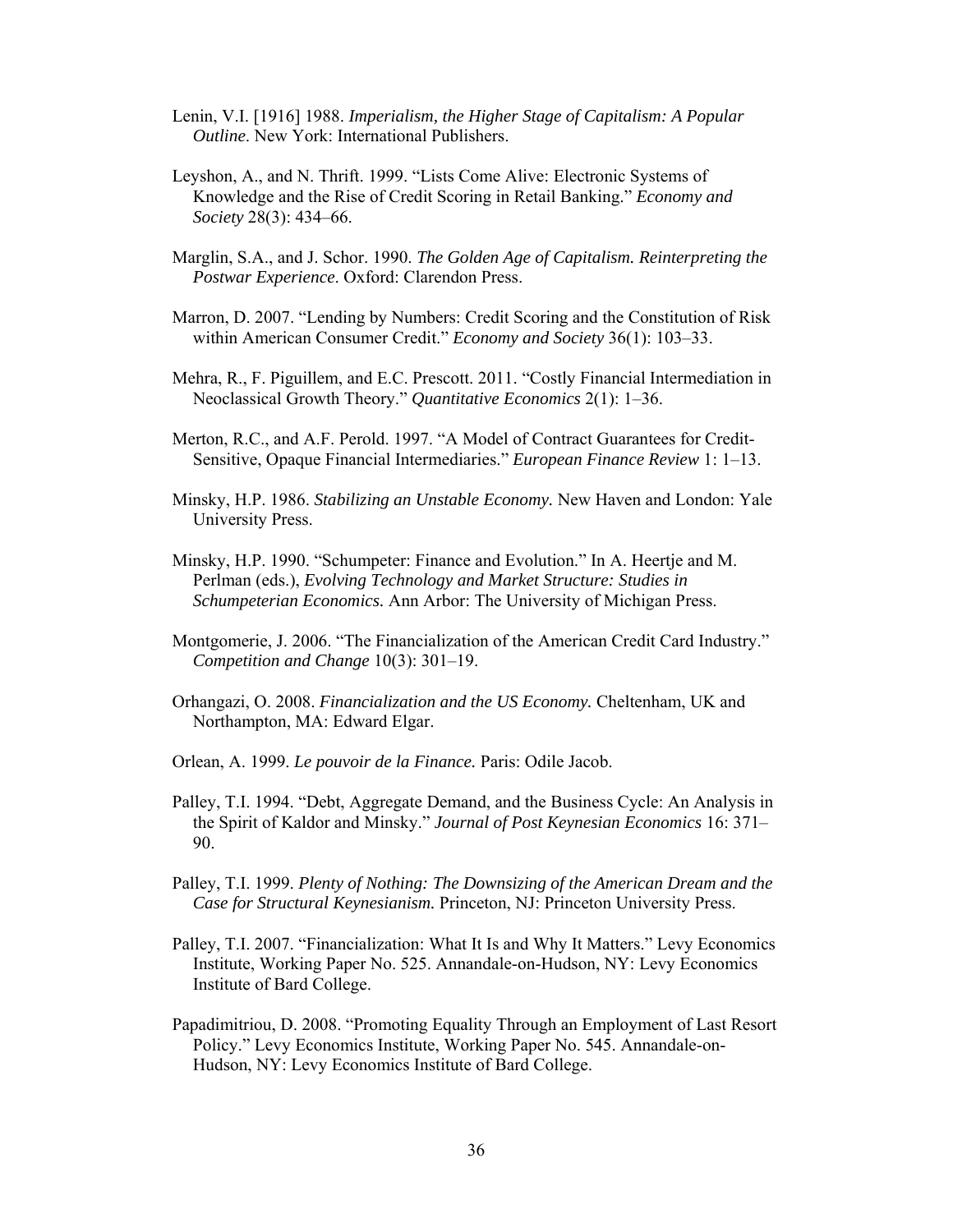- Peach, W.N. 1941. *The Security Affiliates of National Banks.* Baltimore: Johns Hopkins Press.
- Philippon, T. 2015. "Has the US Finance Industry Become Less Efficient? On the Theory and Measurement of Financial Intermediation." *American Economic Review* 105(4): 1408–38.
- Phillips, K.P. 1996. *Boiling Point: Democrats, Republicans, and the Decline of Middle-Class Prosperity.* New York: Random House.
- Pineault, E. 2001. "Finance Capital and the Institutional Foundations of Capitalist Finance: Theoretical Elements from Marx to Minsky." Unpublished Paper. Ecole des Hautes Etudes en Sciences Sociales, Paris.
- Roberts, J., P. Sanderson, R. Barker, and J. Hendry. 2006. "In the Mirror of the Market: The Disciplinary Effects of Company/Fund Manager Meetings." *Accounting, Organization and Society* 31(3): 277–94.
- Rousseau, P.L., and P. Wachtel. 2000. "Equity Markets and Growth: Cross-country Evidence on Timing and Outcomes: 1980–1995." *Journal of Banking and Finance*  24: 1933–57.
- Sawyer, M. 2013–14. "What Is Financialization?" *International Journal of Political Economy* 42(4): 5–18.
- Schularick, M. and A.M. Taylor. 2012. "Credit booms gone bust: monetary policy, leverage cycles, and financial crises, 1870–2008." *The American Economic Review* 102(2):1029–61.
- Sotiropoulos, D. 2012. "Hilferding on Derivatives." *The European Journal of the History of Economic Thought* 22(1): 77–96.
- Stockhammer, E. 2004. "Financialization and the Slowdown of Accumulation." *Cambridge Journal of Economics* 28(5): 719–41.
- Stockhammer, E. 2005–06. "Shareholder Value Orientation and the Investment Profit Puzzle." *Journal of Post Keynesian Economics* 28(2): 193–216.
- Van Treeck, T. 2008a. "A Synthetic, Stock-Flow Consistent Macroeconomic Model of 'Financialization.'" *Cambridge Journal of Economics* 33(3): 467–93.
- Van Treeck, T. 2008b. "Reconsidering the Investment-Profit Nexus in Finance-led Economies: An ARDL-Based Approach." *Metroeconomica* 59(3): 371–404.
- Vercelli, A. 2013–14. "Financialization in a Long-Run Perspective." *International Journal of Political Economy* 42(4): 19–46.
- U.S. Senate. 1931. *Hearing on S.R. 71. Before the Committee on Banking and Currency.* 71st Congress, 2nd Session..